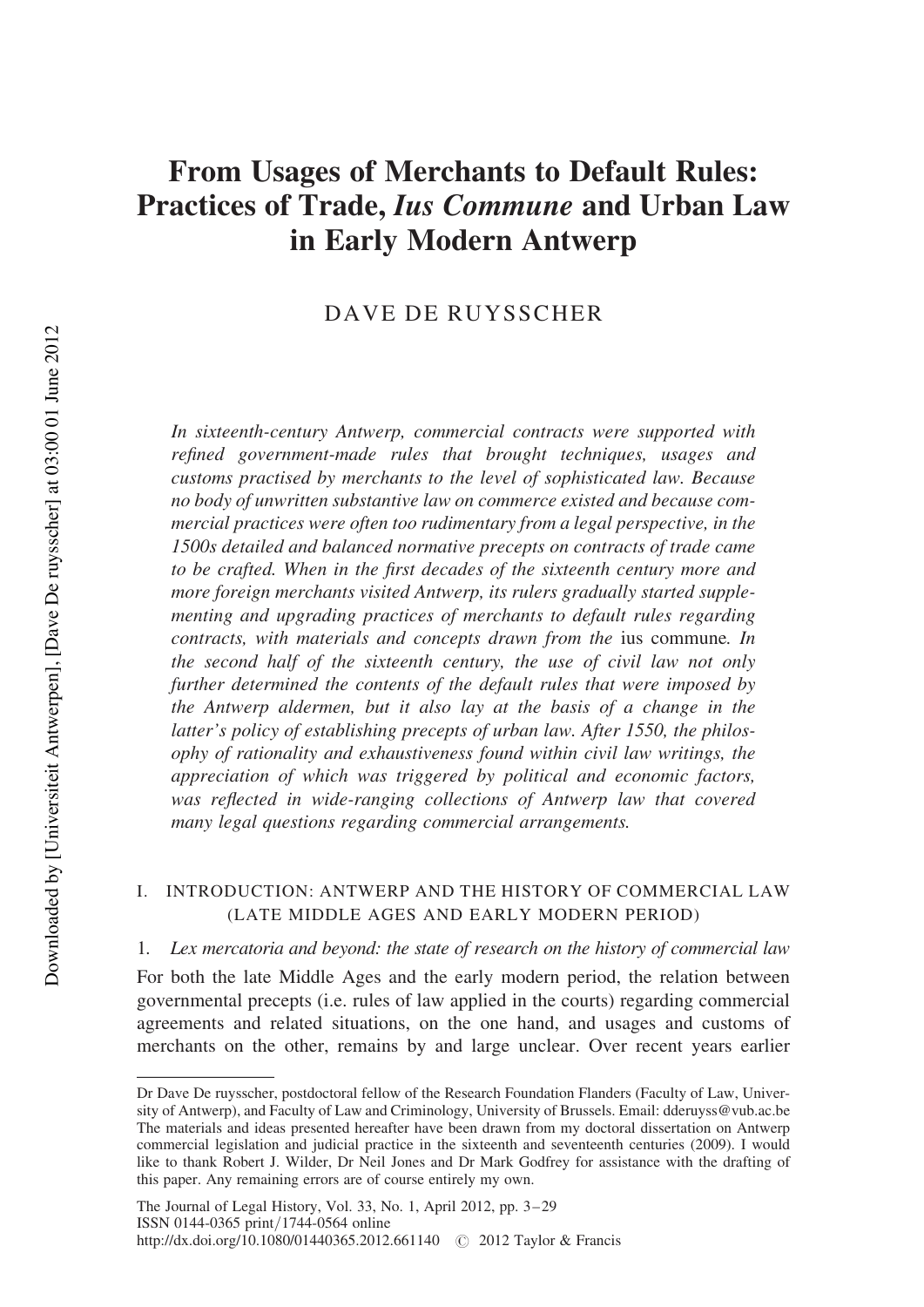speculations as to the existence, from the twelfth century onwards, of a substantial set of internationally uniform yet unwritten rules for commerce, of a lex mercatoria, have been questioned.<sup>1</sup> It is now accepted that expressions such as *ius mercatorum*, lex mercatoria, 'law merchant' or lei de lestaple, which were inserted into thirteenthand fourteenth-century documents, have often and unjustifiably been considered as references to a body of substantive commercial law. The aforementioned formulas, or comparable data drawn from source materials of the late Middle Ages, are nonetheless still often suspected of alluding to principles, terminology or customs which were shared among merchants across borders and that covered rules of contract.<sup>2</sup> However, such ideas are being challenged by authors pointing to a common use of the phrases in question in relation to equitable judgment and aspects of procedure, the latter of which often differed from one place to another.<sup>3</sup>

As for the early modern period, opinions concerning commercial law are divergent mostly with regard to the relative importance of legislation, civil law and customs of merchants. Supporters of a late medieval international and customary law of commerce have stated that the latter disappeared in the course of the sixteenth, seventeenth or eighteenth centuries, when it was being replaced by national legislation of (protectionist) states.<sup>4</sup> Others have argued that throughout the early modern period customs of merchants remained the most important source of commercial law because merchants used new techniques and contracts when circumventing ordinances and statutes which prohibited mercantile practices.<sup>5</sup> For a long time, and in line with these views, not much attention was being paid to academic law. If mentioned, it was considered to have been too technical and cumbersome to provide or sustain rules regarding commercial contracts. Some have contended that legal literature on commercial themes, and the arguments and terminology found within such writings, predominantly served as intellectual embellishment of substantive customs of merchants.<sup>6</sup>

<sup>&</sup>lt;sup>1</sup>H.J. Berman, *The Formation of the Western Legal Tradition*, Cambridge, MA, 1983, 333-336; L.E. Trakman, The Law Merchant. The Evolution of Commercial Law, Littleton, CO, 1983, 7-21. Economists have argued that in the late Middle Ages a law merchant served as a mechanism in which 'private judges' without coercive power concentrated and communicated information regarding the reputation and good faith of merchants, in order to lower transaction costs. See P.R. Milgrom, D.C. North and B.R. Weingast, 'The Role of Institutions in the Revival of Trade, Part I: The Medieval Law Merchant', 2 Economics and Politics (1990),  $1-23$ .

<sup>&</sup>lt;sup>2</sup>C. Donahue, 'Medieval and Early Modern Lex Mercatoria. An Attempt at the *Probatio Diabolica*', 5 Chicago Journal of International Law  $(2004-05)$ ,  $21-37$ , at 29; E. Kadens, 'Order within Law, Variety within Custom. The Character of the Medieval Merchant Law', 5 Chicago Journal of International Law  $(2004-05)$ , 39–66, at 56; K.O. Scherner, 'Lex mercatoria – Realität, Geschichtsbild oder Vision', 118 Zeitschrift der Savigny-Stiftung für Rechtsgeschichte. Germanistische Abteilung (2001), 148–167, at 156. <sup>3</sup>A. Cordes, 'À la recherche d'une Lex mercatoria au Moyen Âge', in O.G. Oexle and P. Monnet, eds., Stadt und Recht im Mittelalter. La ville et le droit au Moyen Âge, Göttingen, 2003, 117–132, at 122–123 and 125 –126; K.D. Lerch, 'Vom Kerbholz zur Konzernbilanz. Wege und Holzwege zu einem autonomen Recht der global economy', 5 Rechtsgeschichte (2004), 107-127, at 112-124; S.E. Sachs, 'From St. Ives to Cyberspace. The Modern Distortion of Medieval "Law Merchant"', 21 American University International Law Review (2006), 685– 812, at 755– 761. <sup>4</sup>

<sup>&</sup>lt;sup>4</sup>See the literature summarised in A.D. Kessler, A Revolution in Commerce. The Parisian Merchant Court and the Rise of Commercial Society in Eighteenth-Century France, New Haven, 2007, 100–101.

<sup>&</sup>lt;sup>5</sup>J. Hilaire, Introduction historique au droit commercial, Paris, 1986, 273-276.

<sup>&</sup>lt;sup>6</sup>V. Piergiovanni, 'Courts and Commercial Law at the Beginning of the Modern Age', in V. Piergiovanni, ed., The Courts and the Development of Commercial Law, Berlin, 1987, 11–21, at 19–21; V. Piergiovanni,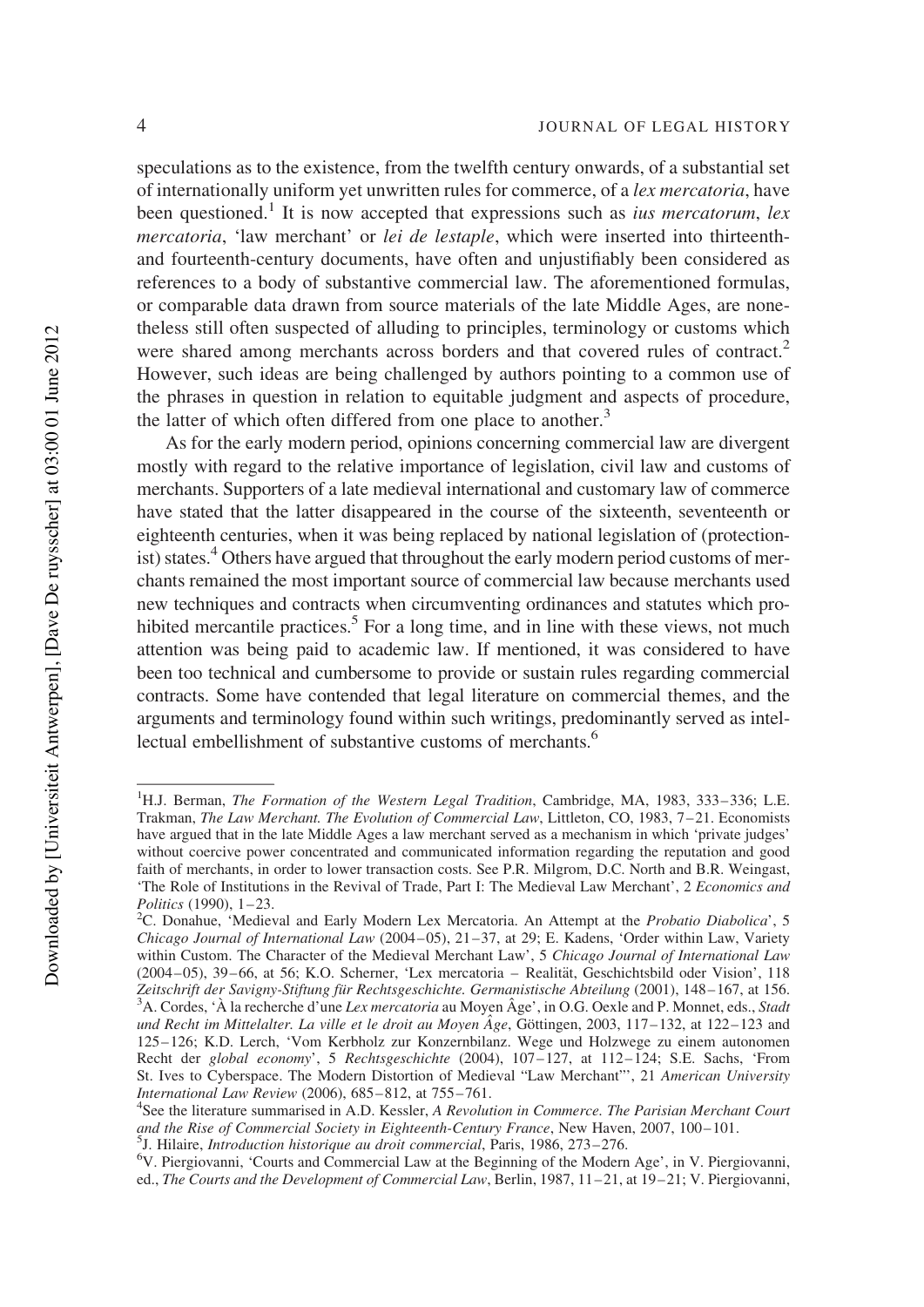However, over recent years the impact of legal literature on early modern continental European law concerning commerce has been acknowledged. Procedural rules, theories and principles of law have been identified as elements of civil law that accommodated rules regarding trade. It is now clear that the former allowed the integration of merchants' practices and customs into the sphere of the ius commune. Learned law made it possible to legally underpin usages and customs of merchants as *iura propria*.<sup>7</sup> However, even authors underscoring such arguments have examined mostly civil law writings, and they have not usually extended their research to the judicial and legislative practice of cities of trade. As a result, it is tempting to consider usages of merchants as more or less complete normative precepts that were entered into the legal literature and law of the early modern period with few alterations.

A change of perspective, towards local legal practice, reveals important additional nuances. Indeed, any research concerning the relation between mercantile usages and civil law in early modern times must take into account what was done in local tribunals and by municipal governments. In areas north of the Alps, the application of civil law at local level was a typical Renaissance phenomenon of the fifteenth, sixteenth and seventeenth centuries. In the 1500s and 1600s, cities in those territories, and among them Antwerp and Amsterdam in the Netherlands, were at the forefront of international commerce. The process of writing down previously unwritten rules that were thus imposed in court practice was also characteristic of those areas in the aforementioned periods,<sup>8</sup> and it was related to the reception of academic law. Because early modern collections of law that were drafted in cities of commerce frequently listed sections concerning commercial arrangements, such compilations must be examined when assessing the connections between merchants' customs and government-made law, the latter of which interacted with civil law.

# 2. Early modern Antwerp law as evidence of the influence of civil law on rules regarding trade

Sixteenth-century Antwerp, which is for the period between 1520 and 1565 generally considered to have been the leading commercial metropolis of the West, provides an

<sup>&#</sup>x27;Diritto commerciale nel diritto medievale e moderno', in Digesto delle Discipline Privatische. Sezione commerciale, vol.4, Turin, 1989, 333– 345, at 343. Also stressing that usages of trade were rephrased in learned terminology is J. Hilaire, 'Réflexions sur l'héritage romain dans le droit du commerce au Moyen Âge', 70 Tijdschrift voor Rechtsgeschiedenis (2002), 213-228, at 223-224.

<sup>&</sup>lt;sup>7</sup>C. Donahue, 'Benvenuto Stracca's *De Mercatura:* Was There a *Lex Mercatoria* in Sixteenth-Century Italy?', and A. Wijffels, 'Business Relations Between Merchants in Sixteenth-Century Belgian Practice-Orientated Civil Law Literature', in V. Piergiovanni, ed., From Lex Mercatoria to Commercial Law, Berlin, 2004, respectively 69–120, at 109–110 and 255–290.

<sup>&</sup>lt;sup>8</sup>On fifteenth- and sixteenth-century German Stadt- and Landrechte, see T. Holzborn, Die Geschichte der Gesetzespublikation – insbesondere von den Anfängen des Buchdrucks um 1450 bis zur Einführung von Gesetzesblättern im 19. Jahrhundert, Berlin, 2003, 44–94. For the history of French coutumes, consult R. Filhol, 'La rédaction des Coutumes en France aux XVe et XVIe siècles', in J. Gilissen, ed., La rédaction des coutumes dans le passé et le présent, Brussels, 1962, 63–78 and M. Grinberg, Écrire les coutumes. Les droits seigneuriaux en France,  $XVIe-XVIIe$  siècle, Paris, 2006. Developments in the Netherlands are described in J. Gilissen, 'Les phases de la codification et de l'homologation des coutumes dans les XVII provinces des Pays-Bas', 18 Tijdschrift voor Rechtsgeschiedenis (1950), 36–67 and 239– 290.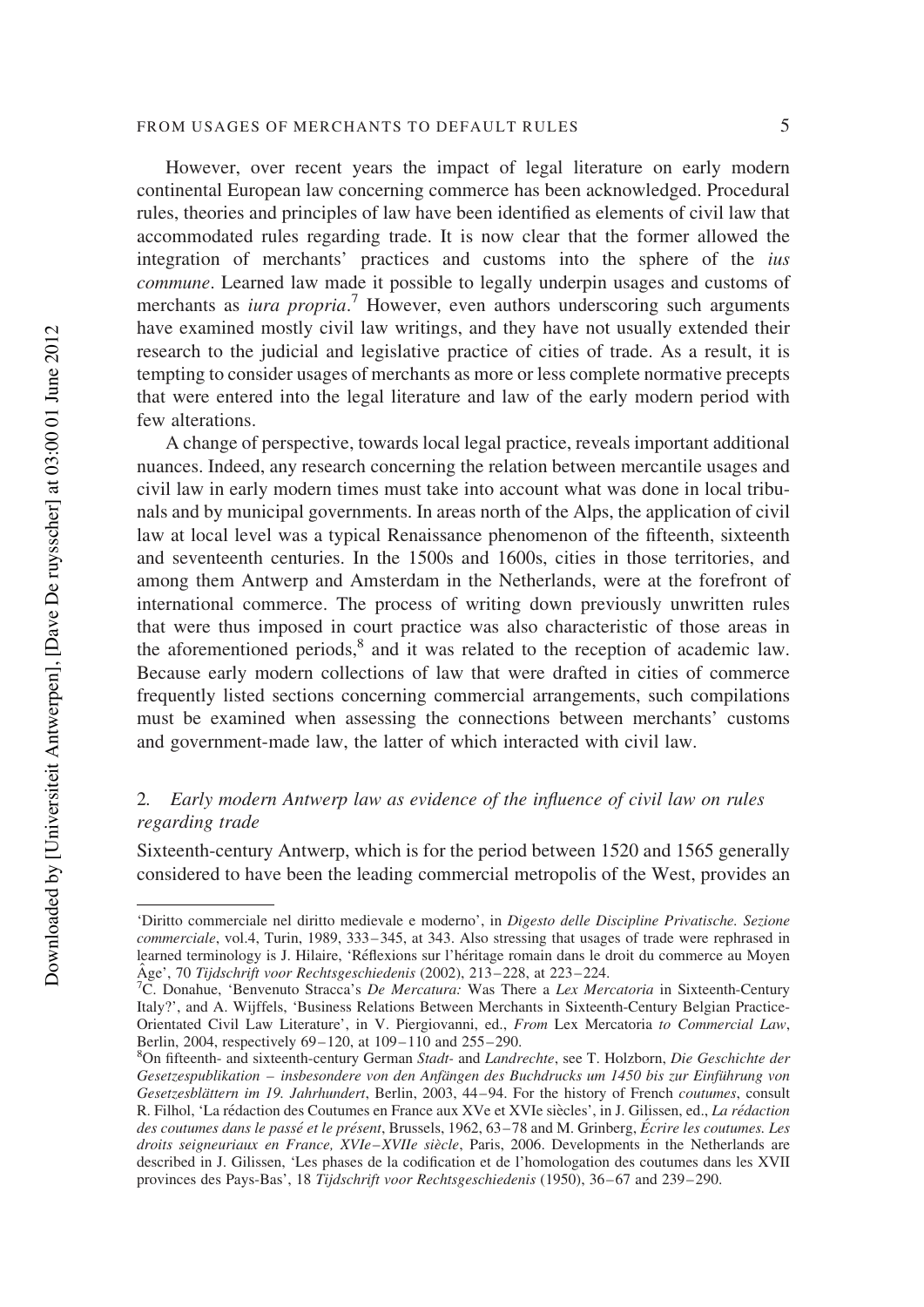interesting test case for research on such matters. After 1480, a continuous increase in the numbers of jurists employed by and embedded in the government of Antwerp coincided with the coming of international commerce to that city. Graduates with law degrees working for the Antwerp aldermen, who were the rulers of the city, promoted a learned transformation of practices and usages concerning commercial contracts and situations. This was pursued within the framework of an older court-based system. Together the Antwerp aldermen formed the City Council, which inter alia issued urban ordinances, and also the City Court, which adjudicated disputes.<sup>9</sup> Early modern Antwerp rules regarding commercial contracts, and the texts mentioning them, were closely related to what happened in the City Court. In the fifteenth century, the Antwerp City Court had had an endorsing function as to agreements, and it had decided foremost on their enforcement. In the sixteenth and seventeenth centuries, the aldermen of Antwerp gradually formulated more default rules regarding commercial contracts. Because in the latter periods the aldermen both adjudicated disputes and determined the applicable norms of law, the processes of judging and lawmaking were closely intertwined. Hereafter, it will be made clear that the process of establishing precepts by means of different sources of Antwerp law, such as testimonials from turbe-inquiries, certificates of law, urban ordinances and compilations of law, cannot be separated from the adjudicating function of the Antwerp aldermen.

Civil law clearly influenced the solutions that were imposed by the Antwerp aldermen even as early as the first decade of the 1500s. After 1550, it also influenced the contents of collections of Antwerp private law, which were drafted under the direction of the Antwerp aldermen and following royal orders.<sup>10</sup> They contained provisions regarding agreements that were characteristically signed and concluded at the Antwerp Exchange, such as bills obligatory, bills of exchange, marine insurance policies and partnership contracts. The articles in those law books had been organised systematically and they were more or less complete, for their compilers had – in the spirit of the *ius commune* – intended to provide answers to all possible legal questions arising from the use of commercial contracts.

It will be made clear that Antwerp data of the fifteenth and early sixteenth centuries contains no traces of any collection of pre-existing customs that were known and practised by merchants. Customs of merchants, in the sense of normative principles and rules that were considered to be default norms for contracts, were easily integrated into the law of the city of Antwerp. Even though customs had legal content, they were always adapted and upgraded to the higher legal level of civil law, of which the concepts, principles and ideas served to design a theoretically sound urban law of Antwerp with regard to commerce. This was also the case for merchants' usages and contractual conventions, which were simply habitual ways of proceeding

<sup>&</sup>lt;sup>9</sup>There were minor differences as to composition between the City Council and the City Court. In civil cases, the City Court was presided over by only one of the two royal officers residing in Antwerp, i.e. the amman, whereas also the other one, the écoutète (schout), was a member of the City Council.

<sup>&</sup>lt;sup>10</sup>Such compilations were called '*costuymen*' ((written) customs), but they contained rules and principles that had been drawn from many sources of law, and in particular from legal doctrine. Many authors have considered such collections as enactments exclusively of norms of customary law, but that was not the case. In order to avoid confusion the label 'written customs' will not be used hereafter.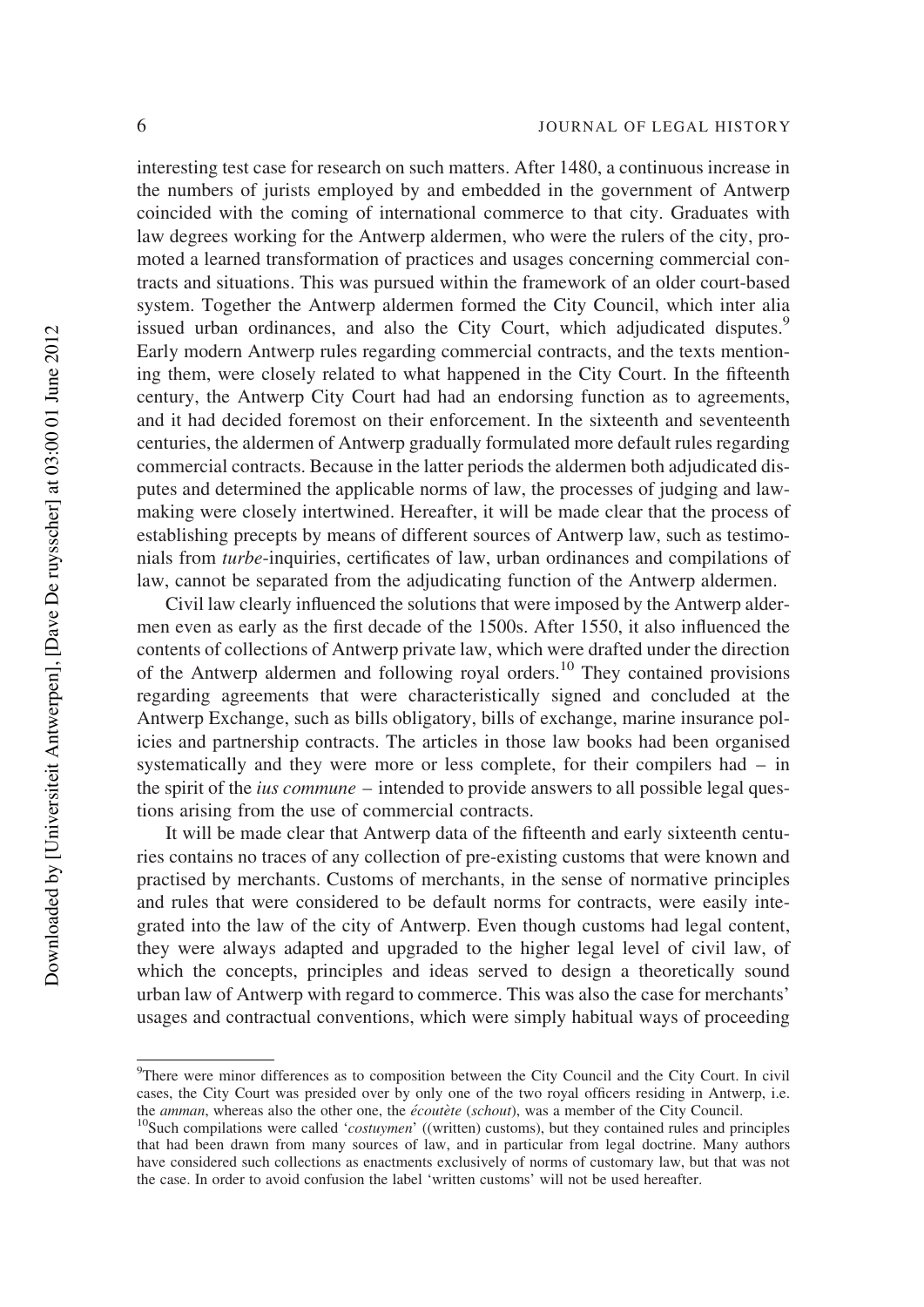that were not considered as being prescribed by custom. They were usually not detailed enough for use in the courts. Many of them were based on good faith among those involved, but they did not envisage the legal consequences of many situations that might occur. The supplementing and elaboration of such usages was even more important than for the already mentioned customs of merchants. As a result, the major constituent of the Antwerp urban law of commerce was the ius commune. When crafting legislation, the Antwerp rulers respected what went on in the urban markets and at the Antwerp Exchange, but they always relied on civil law when making practices of trade into concrete and legally acceptable provisions of law. Civil law facilitated an adaptation of the basic materials provided by merchants, to precepts that were useful for jurists. In their completed form, which had been moulded in civil law, such precepts of law entailed theoretical backing for hypotheses that had not been foreseen by merchants. $^{11}$ 

Civil law influences on the Antwerp law on commerce worked at different levels, and with varying speed and intensity through time.<sup>12</sup> In a first phase, approximately between 1480 and 1550, civil law coloured the Antwerp institutions and law. The City Court of aldermen continued its earlier policy of support for commercial contracts in a new way. In the fifteenth century, merchants could have their agreements authenticated by the Antwerp rulers, who issued letters endorsing contracts. In the 1400s, the urban law had contained but few default rules for such agreements and it had consisted mostly of precepts concerning the enforcement of certified contracts. When in the 1480s the procedural technique of enquêtes par turbe was applied in Antwerp, producing evidential testimonials as to the existence and application of legal rules, and when more foreign merchants visited its market, the Antwerp aldermen registered declarations that had been delivered at *enquêtes* and in which urban law regarding commercial contracts had been established. Already in this period, roughly between 1480 and 1550, civil law served to improve techniques, conventions and rules of trade, and it brought such practices within a legal-theoretical spectrum. Merchants were but seldom involved in this process. Instead, it was jurists and experienced legal practitioners who crafted the rules that applied to commercial contracts. In the period until approximately 1550, it was mainly a judiciary-focused approach of the Antwerp aldermen that provided ad hoc answers to questions that arose in lawsuits. Judgments were also still commonly based on provisions of the

<sup>&</sup>lt;sup>11</sup>These legal developments caused an internal as well as foreign success of the government-made Antwerp law regarding mercantile contracts. See, for the influence of Antwerp legal solutions on early seventeenthcentury Amsterdam, D. De ruysscher, 'Antwerp Commercial Legislation in Amsterdam in the 17th Century. Legal Transplant or Jumping Board?', 77 Tijdschrift voor Rechtsgeschiedenis (2009), 459– 479, and as to the Antwerp origins of seventeenth-century legislation and doctrine regarding financial instruments in German territories, D. De ruysscher, 'Innovating Financial Law in the Early Modern Netherlands and Europe: Transfers of Commercial Paper and Recourse Liability in Legislation and Ius Commune (Sixteenth to Eighteenth Centuries)', 19 *European Review of Private Law* (2011), 505–518.<br><sup>12</sup>Hereafter, influences from the law of other cities and territories that were not mentioned in civil law writ-

ings, and which were sometimes received in Antwerp law, are not taken into account. For examples of legal rules from Hanseatic areas and Italian cities with regard to bankruptcy, see D. De ruysscher, 'Designing the Limits of Creditworthiness. Insolvency in Antwerp Bankruptcy Legislation and Practice (16th–17th Centuries)', 76 Tijdschrift voor Rechtsgeschiedenis (2008), 307–327, 315 and 318.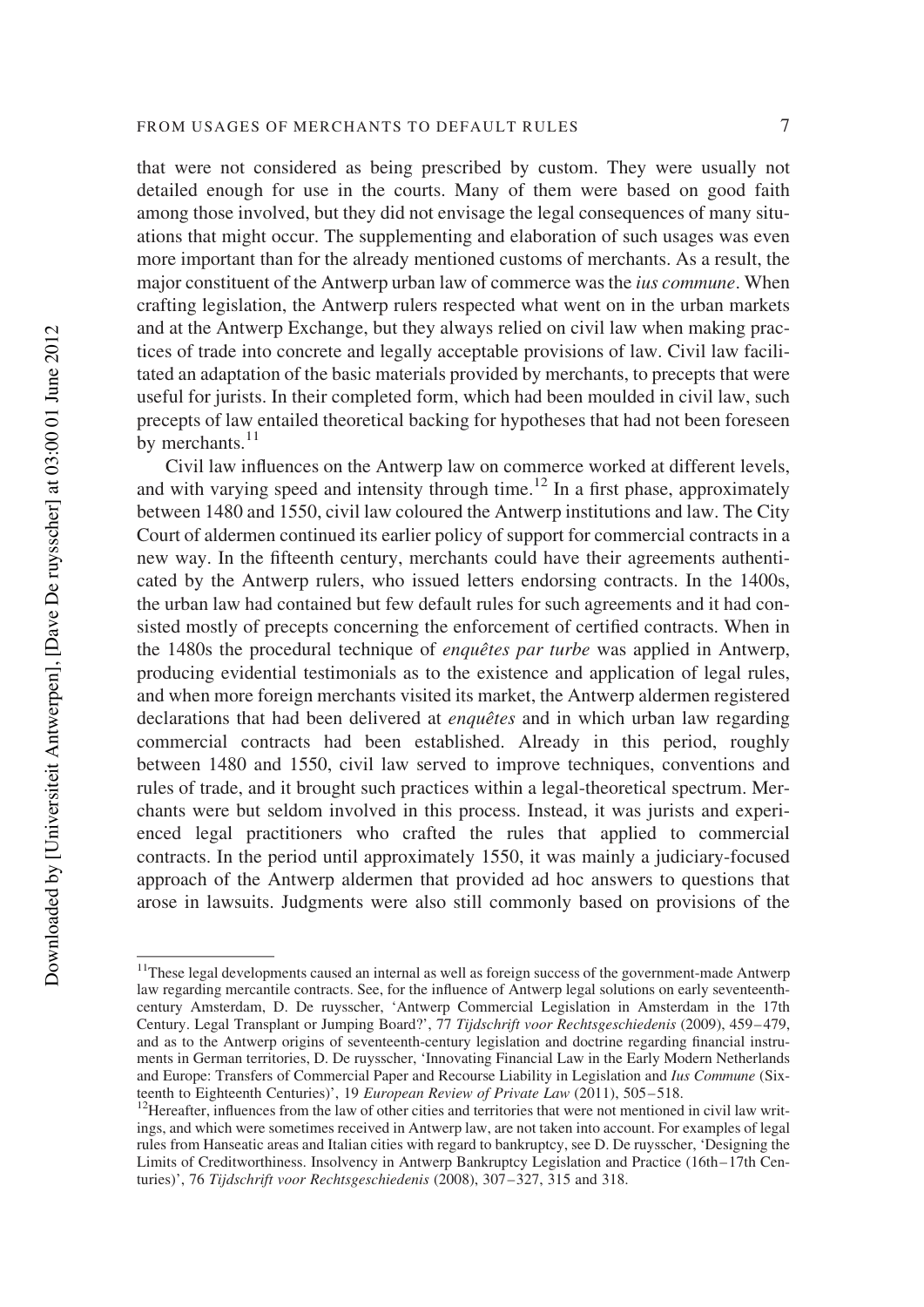contract and on rules regarding enforcement rather than on precepts of law, as had been the case in the fifteenth century.

In a second period, starting around the middle of the sixteenth century and ending in 1608, the royal policy of homologation of local law prompted a self-confident policy in the Antwerp aldermen, who now fully embraced the ius commune. They more actively decided which default rules applied to commercial agreements, something which also responded to the fact that more informal agreements were often drawn up between merchants having no shared background. More precepts as to the contents of contracts were devised and the Antwerp leaders drafted exhaustive compilations of urban law. These collections were not issued in the form of urban or royal ordinances, even though they had many characteristics of legislation. They were for the most part guidelines for the forensic practice of the City Court.

The compilations of Antwerp law were easily adapted in the light of new circumstances, and the Antwerp City Court could maintain its flexible approach towards law. In a third period, coinciding with the seventeenth century for the most part, the influence of the monarch was minimal, and within the City Court the Antwerp aldermen pursued a policy of adapting the urban law to new commercial needs. As a result, they sought to refine the rules of earlier compilations of Antwerp law, and especially those of the 1608 collection, which had proved too formalistic and unwieldy for commerce. After 1608, no new collections of law were made, and again the Antwerp aldermen implemented a court-based programme.

In the second part of this paper, the Antwerp law on commercial arrangements in the fifteenth century is examined. A third section analyses the Antwerp urban rules of commerce dating from the period between around 1480 and 1608. A fourth one considers the seventeenth-century interplay between the urban law and innovations of commerce.

## II. FIFTEENTH-CENTURY ANTWERP URBAN LAW: ENFORCEMENT OF CONTRACTS RATHER THAN DEFAULT RULES

From the haphazardly recorded and admittedly scarce source materials referring to rules that were imposed by the Antwerp aldermen during the 1400s, it is nonetheless evident that in its judgments the Antwerp City Court of aldermen used categories of contracts with labels such as coop (sale), procuratie (mandate) and geselschap (partnership).<sup>13</sup> However, in spite of the use of categories, very few default rules concerning contracts can be found in the relevant sources. Some legal provisions regarding sale were inserted into the *Keurboeck*, which is a collection of Antwerp judgments and ordinances dating from the fourteenth and fifteenth centuries, but not much more on substantive law regarding commercial contracts can be found.<sup>14</sup> This is

<sup>&</sup>lt;sup>13</sup>An early fifteenth-century collection of comments and citations of judgments of the Antwerp City Court was drawn up by alderman Willem de Moelnere. See E.I. Strubbe and E. Spillemaeckers, eds., '"De Antwerpse rechtsaantekeningen" van Willem de Moelnere', 18 Bulletin de la commission royale pour la publication des anciennes lois et ordonnances de Belgique (1954), 7-148.<br><sup>14</sup>The Keurboeck has been published in G. De Longé, ed., Coutumes du pays et duché de Brabant. Quartier

d'Anvers. Coutumes de la ville d'Anvers, vol.1, Brussels, 1870, 2– 89 (hereafter Keurboeck). For an analysis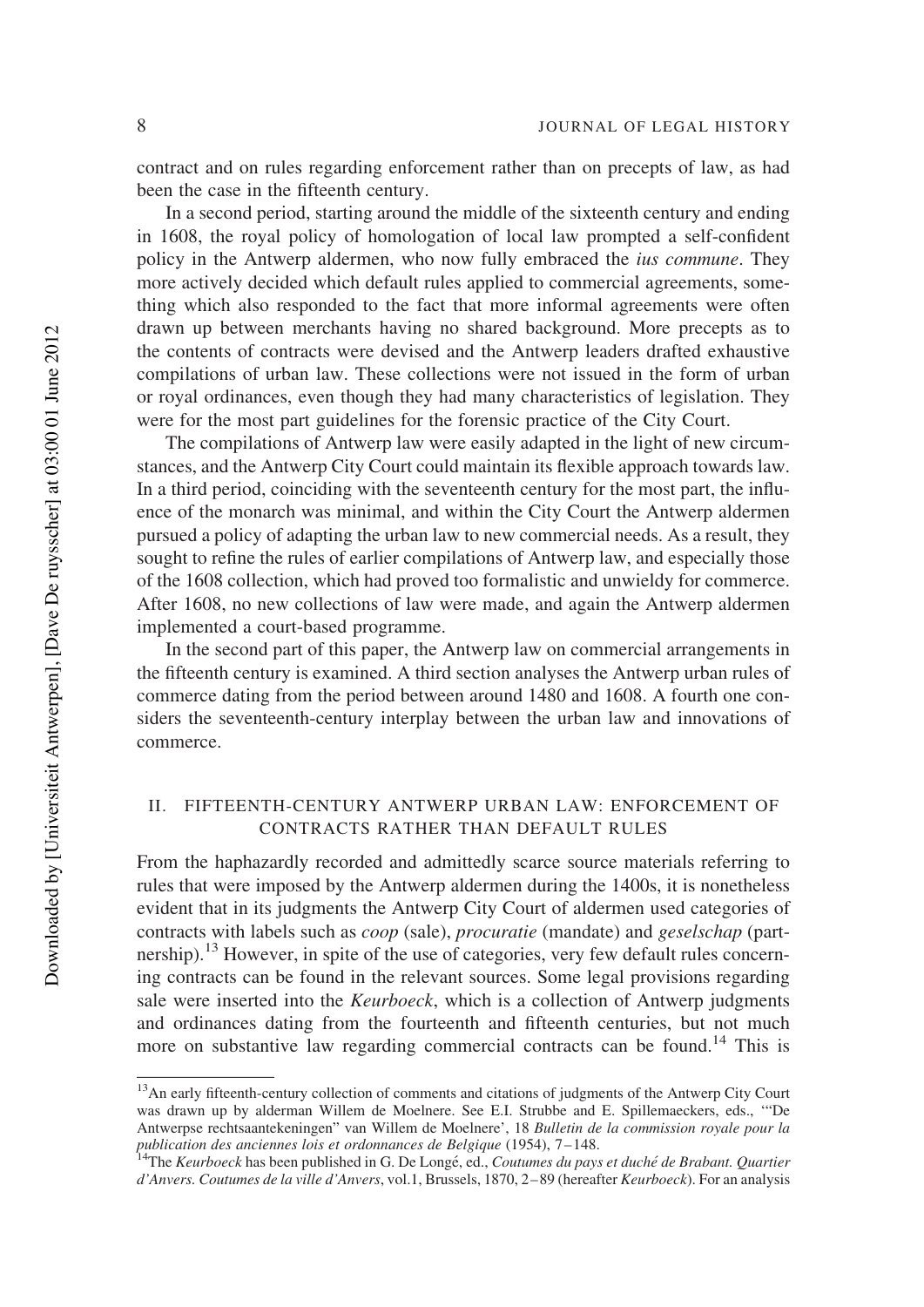for two reasons. First, there was a certain subjective nature to the default rules concerning contracts. Second was the attitude of the Antwerp aldermen, who generously endorsed agreements in relation to which no established general rules existed. They counterbalanced this policy by imposing many detailed precepts of law regarding the enforcement of contracts and the recovery of debts.

Some precepts containing default rules for contracts were written into charters that were granted to merchants. Such privileges mentioned rules that were typically used among groups of merchants of the same nationality (nations), and that had to be respected by urban officials, by citizens and inhabitants of the city, and by traders from other groups. In 1296 and 1305, such constitutions were made for English merchants visiting Antwerp. They provided, for example, what was to be done when hidden defects were detected in sold merchandise.<sup>15</sup> It can be presumed that such and other rules regarding contracts were applied in settlements of disputes that were reached within the nations of merchants for which they had been written down, or between mediating bonnes gens when such organisations could not intervene because of the involvement of outsiders.<sup>16</sup> Therefore, the urban law did not have to provide many rules regarding commercial contracts. Precepts of the kind mentioned appeared more in charters that were accorded to merchant organisations than in texts reflecting the urban law that was applied in the City Court of aldermen. Even so, such provisions regarding the contents of contracts were rare.

This also resulted from the endorsing mechanism that was provided by the Antwerp City Court. The Antwerp aldermen authenticated declarations and agreements in certificates  $(c$ ertificatien) and in so-called aldermen's letters (schepenbrieven). Certificates were handed out, officially confirming statements of parties to a contract, as to delays in their performance for example or regarding situations such as the arrival and delivery of merchandise.<sup>17</sup> Aldermen's letters certified promises (gheloften), agreements (voirwairden) and security contracts. They were a privileged type of legal document. Enforcement of the debt written in an aldermen's letter was possible with speedier proceedings than those applying in relation to private, unregistered contracts. When acting as judges, the aldermen 'read', i.e. confirmed, the letters that they had issued

and dating of its sections, see F. Blockmans, 'Het vroegste officiële ambachtswezen te Antwerpen', 8 Bijdragen voor de Geschiedenis der Nederlanden (1954), 161– 201.

<sup>&</sup>lt;sup>15</sup>H. Obreen, ed., 'Une charte brabanconne inédite de 1296 en faveur des marchands anglais', 80 Bulletin de la commission royale d'histoire (1911), 528–557, at 545.

 $16$  Given the absence of source materials on the functioning of fifteenth-century Antwerp *nations* of merchants, a cautious comparison can be made with the situation in contemporary Bruges. There, nations of merchants only settled conflicts between members. It was customary that in disputes between merchants of different geographical origins the City Court endorsed agreements between the litigants that had been drawn up by so-called arbiters. The latter, who were often merchants as well, are to be considered as mediators rather than as arbitrators. They inspected evidential documents, and they applied rules that were not under discussion. They usually intervened in lawsuits in which the claimant sued on the contract, and they were not asked to solve disputes as to the contents of norms (see also hereafter, for the Antwerp practice). See L. Gilliodts-Van Severen, ed., Cartulaire de l'ancienne estaple de Bruges, vol.2, Bruges, 1905, 18 (26 Oct. 1453) and 41–42 (16 June 1456).

<sup>&</sup>lt;sup>17</sup>G. Asaert, 'De oudste certificatiën van de stad Antwerpen (1468–1482)', 132 Bulletin de la commission royale d'histoire (1966), 261-263; R. Doehaerd, Études anversoises. Documents sur le commerce international à Anvers, 1488-1514, Paris, 1963, vol.1, 9-15.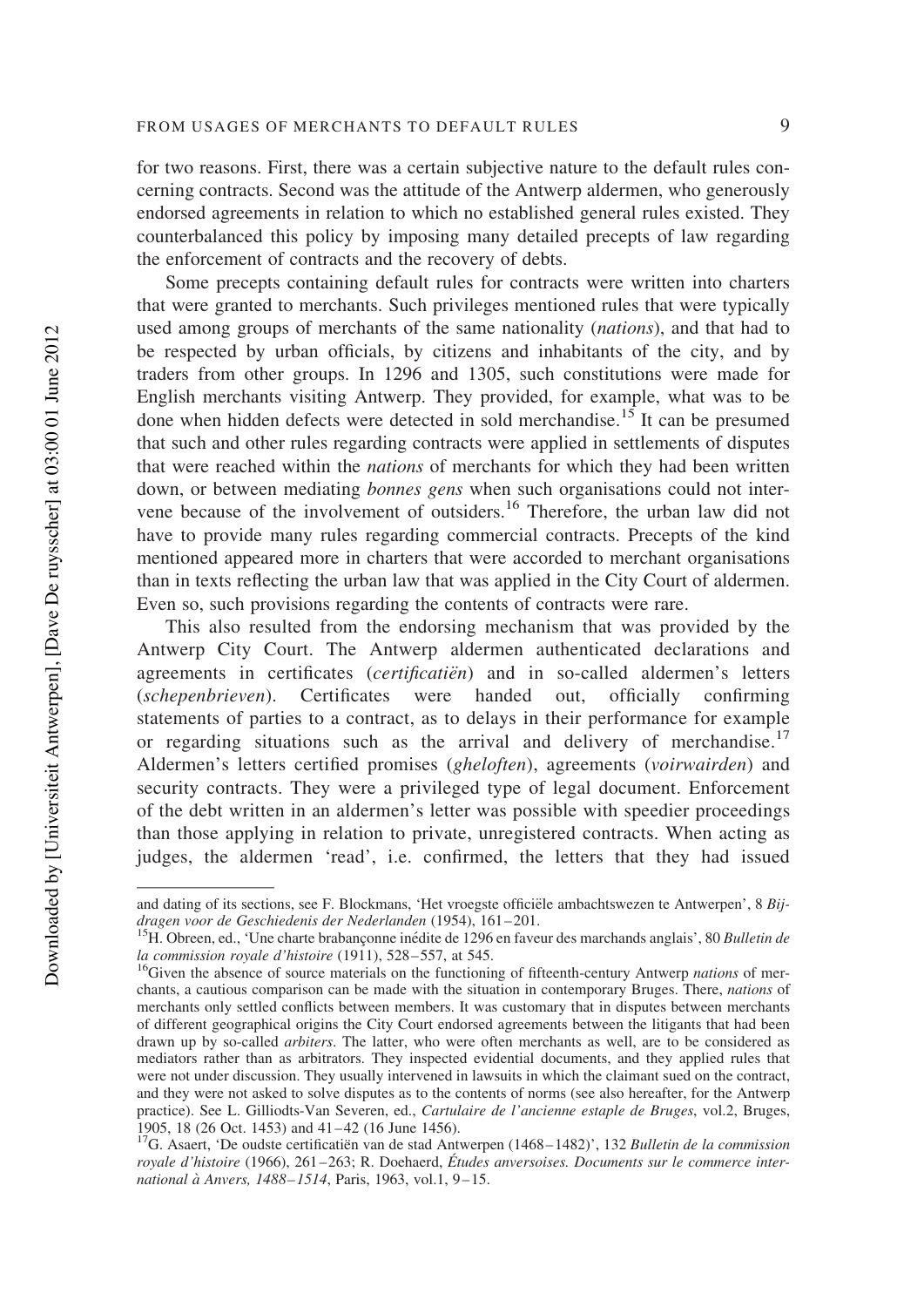earlier.<sup>18</sup> Indeed, the absence of substantive urban rules as to the contents of contracts ensued from a policy of the Antwerp rulers generously authenticating commercial agreements, without imposing limits on their contents.

This lenient position was compensated for through the application of many detailed rules with regard to enforcement. Most precepts of fifteenth-century Antwerp law dealt with questions of seizure, apprehension, detention of debtors and public sale of assets. Upon breach of a contractual obligation, a creditor could resort to various means of coercion against the debtor. The Keurboeck provides, for example, that innkeepers need not prolong the giving of credit against their will. They were authorised to pursue outstanding debts with panding, which involved the expropriation of a  $\frac{1}{9}$  debtor's property.<sup>19</sup> For merchants, their privileges commonly provided detailed exceptions to general principles of attachment, apprehension and imprisonment. For instance, merchants who were members of officially recognised nations could not be subjected to deprivations of their liberty.20 Another restriction concerned the Antwerp fairs. Old debts were not to be recovered during the so-called 'freedom of the market' (marktvrijheid), which spanned the weeks surrounding the fairs of Whitsun and St Bavo in October. Only contracts that had been made at a fair, or debts that had been confirmed for its occasion, could be enforced during the fairs.<sup>21</sup> Outside these periods, seizure of assets imposed upon merchants was possible, but had to be lifted if property was given as pledge. For this purpose, the City Court controlled seizures of assets. They had to be registered. The creditor had to substantiate his claim in the courtroom, and if he succeeded in proving his rights, the seized assets were sold publicly.<sup>22</sup>

The Antwerp rules summarised above do not hint at the existence of a commercial law. This is clear from other factors: there was a lack of legal concepts, and a failure to cite any source of commercial law. Because charters for traders were linked to the status of merchants, the precepts therein might to a limited extent be considered a ius mercatorum. The latter notion appears in tenth- and eleventh-century constitutions of German territories,<sup>23</sup> and it is sometimes reserved for medieval commercial law in general when it is defined as a collection of rules for specific groups of merchants, or for those having the status of professional trader.<sup>24</sup> However, no explicit categorisation or terminology of this sort can be found in late medieval Antwerp texts. Antwerp charters of merchants contain some exceptions to the procedural rules that were generally applied by the City Court. Charters stipulated that English traders were to be judged at the first introductory session of the court, for

 $^{18}P$ . Godding, 'Les conflits à propos des lettres échevinales des villes brabançonnes (XVe-XVIIIe siècles)', 22 Tijdschrift voor Rechtsgeschiedenis (1954), 308–353, at 308– 317; R.C. Van Caenegem, 'La preuve dans l'ancien droit belge des origines à la fin du XVIIIe siècle', in La preuve. Deuxième partie. Moyen  $\hat{A}$ ge et Temps modernes, Brussels, 1963, 375–430, at 405–407.

 $\mathcal{B}_{Keurboeck, 20 (s.53/3).}$ 

<sup>&</sup>lt;sup>20</sup>Antwerp City Archives (hereafter ACA), Privilegiekamer, 1063/2 (30 April 1409) and 79, fo.237 (4 July 1474).<br><sup>21</sup>ACA, Vierschaar, 5, s.139–143 and 60, s.141–145.

<sup>&</sup>lt;sup>22</sup>Strubbe and Spillemaeckers, "De Antwerpse rechtsaantekeningen"', 22 and 31.

<sup>&</sup>lt;sup>23</sup>K. Kröschell, 'Bemerkungen zum "Kaufmannsrecht" in den ottonisch-salischen Markturkunden', in K. Düwel, ed., *Der Handel des frühen Mittelalters*, Göttingen, 1985, 418–430.

<sup>&</sup>lt;sup>24</sup>A. Cordes, 'The Search for a Medieval Lex mercatoria', 5 Oxford University Comparative Law Forum (2003), text after footnote 26.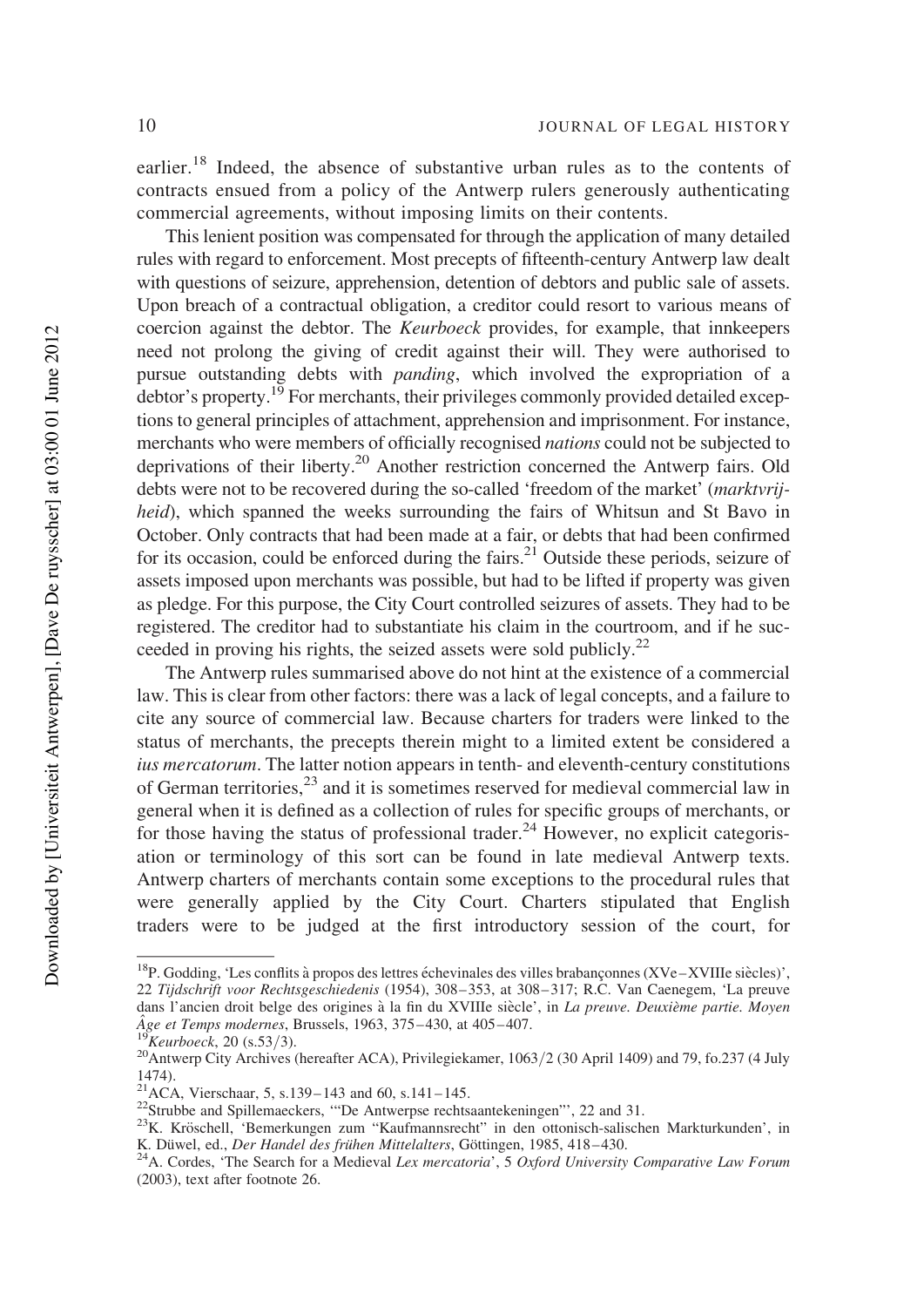example.<sup>25</sup> However, the contents of such legal provisions were not labelled as a merchants' procedure. Substantive commercial law is not evidenced by the aforementioned documents either. With the exception of the precepts regarding fairs, no distinction was made between commercial and other situations or agreements. Furthermore, no references are found to legal sources outside the Antwerp law. Precepts that were imposed by the City Court were mentioned as court law or as the 'law of the Antwerp citizens'.<sup>26</sup> Admittedly, the virtual absence of detailed default rules regarding the contents of commercial contracts in the Antwerp law of this period, and even the lack of concepts such as ius mercatorum in Antwerp judgments on the enforcement of contracts, does not mean per se that there was no separate collection of 'commercial' default rules applying to contracts of merchants. However, the fact that not a single reference was made to norms of that sort corresponds with data from the first half of the sixteenth century and thereafter (see below). It can therefore be concluded that fifteenth-century Antwerp law regarding agreements – commercial and other – focused nearly exclusively on the enforcement, with pledges and expropriation, of contracts that had been authenticated by the City Court.

In the sixteenth century, the system thus described changed completely. Already in the first decades of the 1500s, growing legal sophistication within the Antwerp government brought about the replacement of the method of individual attachment with a collective bankruptcy system involving all the debtor's contractual parties, a system which was in many respects based on concepts that had been drawn from civil law. Also, at around the same time, the City Court of aldermen started establishing more default rules regarding the contents of commercial agreements, many of which had not been in use in Antwerp in the fifteenth century. Later, around the middle of the sixteenth century, many commercial contracts involved traders being members of different nations and their agreements more commonly had the form of notarial and private instruments, which were no longer stamped by the City Court of aldermen. The dwindling control of the Antwerp rulers on merchants in this respect, and on the public notaries residing in the city and delivering notarial contracts regarding commercial subjects, contributed to a desire for an exhaustive urban law, which was above all triggered by the central government ordering the writing of compilations of local precepts. None of these changes of context hindered the older flexible attitude of the Antwerp City Court towards commercial practice and towards agreements of merchants. Already in the early 1500s, the latter's usages and customs, many of which had formerly been unknown in the city, had been integrated within the urban law, when they were filled in and supported with concepts and precepts stemming from civil law, and after 1550 they were further and more exhaustively reworked into wide-ranging collections of provisions of law.

<sup>25</sup>ACA, Privilegiekamer, 1046 (1315).

<sup>&</sup>lt;sup>26</sup>The notions of vierschaarrecht (court law) or recht van den poorteren van Antwerpen (law of the Antwerp citizens) were used. See F. De Nave, 'Een Antwerpse rechtsoptekening uit het begin van de 15de eeuw', 30 Bulletin de la commission royale pour la publication des anciennes lois et ordonnances de Belgique (1982), 6 (s.8). This document is an early fifteenth-century compilation of Antwerp rules. A 1390 list of Antwerp judicial decisions relating to fair disputes was given the title of 'citizens' law'. See 'Clementeynboeck, 1288–1414', 25 Antwerpsch Archievenblad, 1st series (s.d.), 217.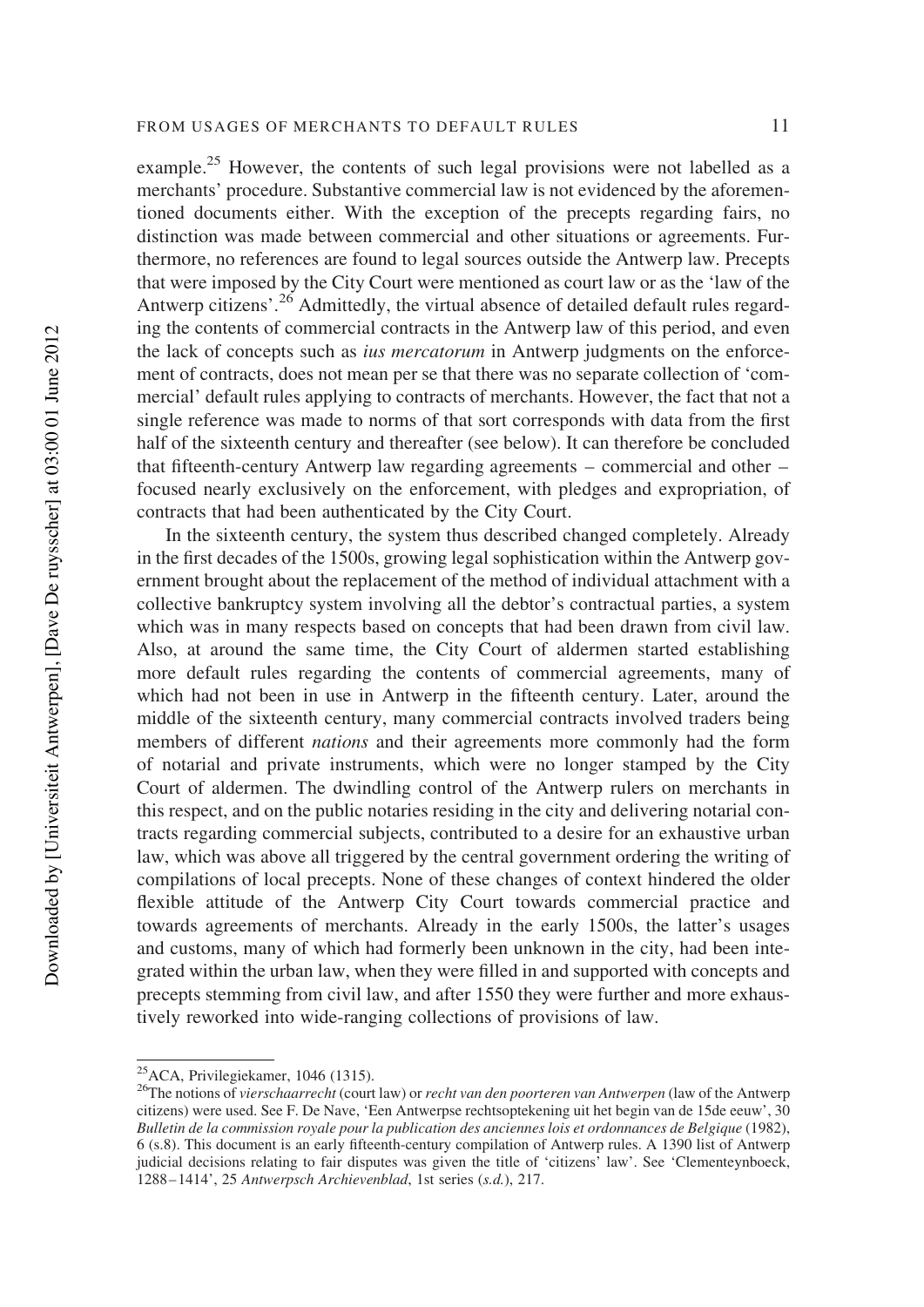#### III. CRAFTING MERCHANTS' USAGES INTO ANTWERP LAW (C. 1480–1608)

### 1. Civil law and usages of commerce in a court-based system (c. 1480–c. 1550)

In the first years of the sixteenth century, Antwerp took the lead in the European distribution of merchandise coming from the new Atlantic trade. In 1508, the Portuguese feitoria de Flandes was installed there, and Antwerp was awarded a monopoly for the storage of spices and pepper brought to north-west Europe by Portuguese ships.<sup>27</sup> Already before the end of the first decade of the sixteenth century, Italian and Spanish merchants came over from Bruges, which was in decline for political and economic reasons.<sup>28</sup> Following such immigration, contracts that had not been known in Antwerp before that time trickled into its market. This phenomenon went hand in hand with the introduction of foreign usages regarding such contracts. In the early 1530s, for example, marine insurance contracts were drafted in Antwerp. The first insurance policies that were signed in those years reflect older insurance usages of Barcelona, Burgos and Bruges.<sup>29</sup> A similar process of importation of commercial practices, usages and customs concerned bills of exchange, which Italian merchants drew on their correspondents working in Antwerp.<sup>30</sup> In the 1520s, Italian-style commission trade was also introduced in Antwerp. It was an arrangement that was based upon discretion: the agent was not to communicate that he acted on behalf of a principal. When the merchandise belonging to the latter was sold, the agent kept a percentage of the negotiated price, as a reward for his service. $31$ 

This use of new commercial contracts and techniques, in the period approximately between 1480 and 1550, had a considerable impact on the Antwerp law. The Antwerp authorities early on endorsed many of the newly applied arrangements in aldermen's letters and *certificatien*, and also in the context of hearing lawsuits.<sup>32</sup> Testimonial declarations on rules regarding commercial agreements were soon accepted as proof of law. After 1480, the French technique of inquiries on law, of *enquêtes par* turbe (turben in Dutch), came into use in Antwerp. When a question of law was brought up in the courtroom, the aldermen selected ten or more persons for an interview on the contents and the application of adduced rules. This technique allowed litigants to evidence unwritten rules that were important in light of their case. Merchants could apply for such an *enquête*, and traders could in principle be questioned, if the aldermen decided to call them as witnesses.<sup>33</sup> As for the contents of such testimonials,

 $^{27}$ H. Van der Wee, The Growth of the Antwerp Market and the European Economy (Fourteenth–Sixteenth Centuries), vol.2, The Hague, 1963, 129.

 $^{28}$ Ibid., 89-111.

<sup>&</sup>lt;sup>29</sup>C. Verlinden, 'Code d'assurances maritimes selon la coutume d'Anvers, promulgué par le consulat espagnol de Bruges en 1569', 16 Bulletin de la commission royale pour la publication des anciennes lois et ordonnances de Belgique (1950), 38-41. See also H.L.V. De Groote, De zeeassurantie te Antwerpen en te Brugge in de zestiende eeuw, Antwerp, 1975, 57–58.

<sup>&</sup>lt;sup>30</sup>H. Van der Wee, 'Anvers et les innovations de la technique financière aux XVIe et XVIIe siècles', 22 Annales: économies, sociétés, civilisations (1967), 1067–89, at 1082–84.

 $31$ Van der Wee, The Growth of the Antwerp Market, vol.2, 325–326.

 $32E.g.$  Doehaerd, *Études anversoises*, vol.2, 73 (certificatie regarding a bill obligatory to bearer, 8 July 1491).

<sup>&</sup>lt;sup>33</sup>According to Flemish procedural law of the fifteenth and early sixteenth centuries, which served as the example for Antwerp, no special status or profession of the witnesses was required. Yet the attestants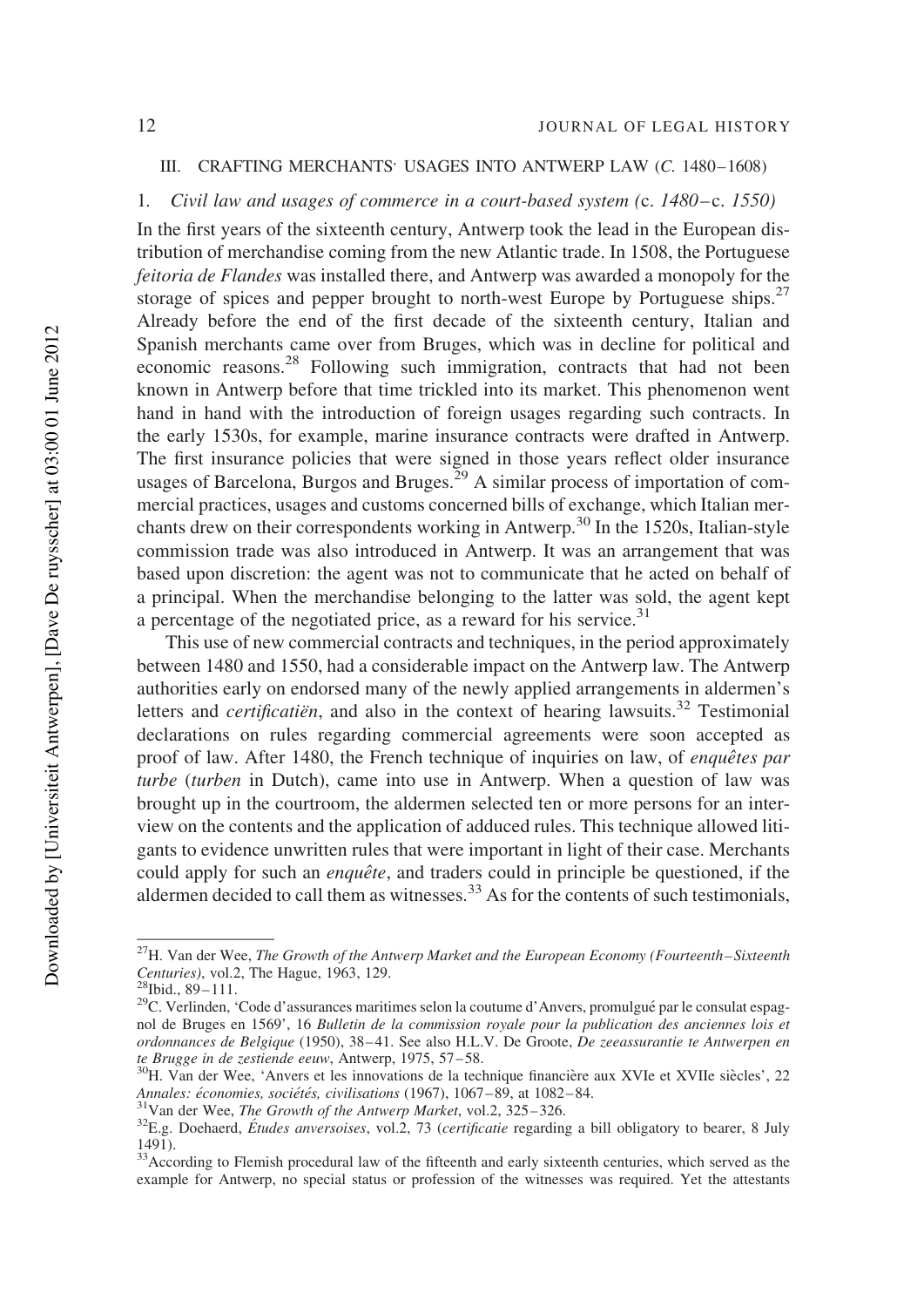there were few requirements. The declarations of the witnesses interviewed had to make clear that the adduced rule had been applied over a certain period of time. Where it had been in use (in court, on the market, in contractual practice), and whether this was mentioned in the statement, was of no relevance for the validity of the turbe.<sup>34</sup> In practice, the declarations made at turben hinted at rules that had been applied in judgments of the City Court, or they established a new principle or rule of urban law. As for turben regarding commercial arrangements, they mostly had the latter purpose. The Antwerp aldermen indeed used turben to set forth precepts of urban law. They decided who was consulted, and they recorded questionnaires and answers of the interviews that had been held at turben into official ledgers, the socalled turbeboeken. This enactment was particularly crucial for newly formed urban rules, which often concerned commercial agreements and situations. Over the years, the registration of testimonials of rules that were considered to be relevant facilitated the production of evidence concerning previously attested urban rules.

Even though the most important, turben were not the only method of determining the urban rules regarding merchants' practices and contracts. The costs that were involved in organising an *enquête par turbe* meant that exceptionally, if the circumstances of the case allowed it and if the person adducing a custom or usage of merchants in court without setting up a turbe inquiry was deemed trustworthy, the Antwerp aldermen could accept that commissioners who had been appointed for checking evidence could advise on a usage or custom of merchants. In the first half of the sixteenth century, delegation to commissioners, often being merchants, was common in lawsuits involving the recovery of mercantile debts. In such cases commissioners inspected the proof, in particular the books of the merchants concerned, and they submitted a report on the facts of the affair to the aldermen. The latter thereupon 'decided what the law was'.<sup>35</sup> Questions of law were indeed, in principle and in practice, only seldom delegated to commissioners. A rare example dates from 1544. In that year, a dispute regarding six marine insurance contracts before the Antwerp City Court turned around a legal rule. It was unclear whether the insured had to submit proof of loss of an insured vessel, or whether it was customary that such evidence was no longer required when the ship had been lost for more than a year. The

had to be 'notable, old and wise'. See J. Gilissen, 'La preuve de la coutume dans l'ancien droit belge', in G. Despy, ed., Hommage au professeur Paul Bonenfant (1899–1965). Études d'histoire médiévale dédiées à sa mémoire par les anciens élèves de son séminaire à l'Université Libre de Bruxelles, Brussels, 1965, 563 –594, at 568– 569. In the 1470s, William van der Tannerijen, who had been secretary of the city of Antwerp in the 1450s, referred to the contemporary Flemish rules, but also mentioned witnesses as being coustumiers, i.e. specialists of local law. However, it does not seem that he considered legal expertise to be a condition for participation in a turbe. See W. Van der Tannerijen, Boec van der loopender practijken der Raidtcameren van Brabant, vol.1, E. Strubbe, ed., Brussels, 1952, 8.

<sup>&</sup>lt;sup>34</sup>Such requirements were not mentioned by Philip Wielant, the Bruges jurist who in the first decades of the sixteenth century commented on Flemish procedural law. See F. Wielant, Briève instruction en causes civiles, L.H.J. Sicking and C.H. Van Rhee, eds., Brussels, 2009, 204– 205. Van der Tannerijen does not mention any prerequisites in this respect either.

<sup>&</sup>lt;sup>35</sup>Commissioners of this kind were commonly called *arbiters* or goede mannen (good men, 'boni vires' (sic)). As in Bruges, they were mediators rather than arbitrators. For an example of delegation of the assessment of proof onto commissioners of this sort, with the specification that the aldermen would decide on the legal issues, see ACA, Vierschaar, 1232, fo.260 (11 Feb. 1500 (n.s.)).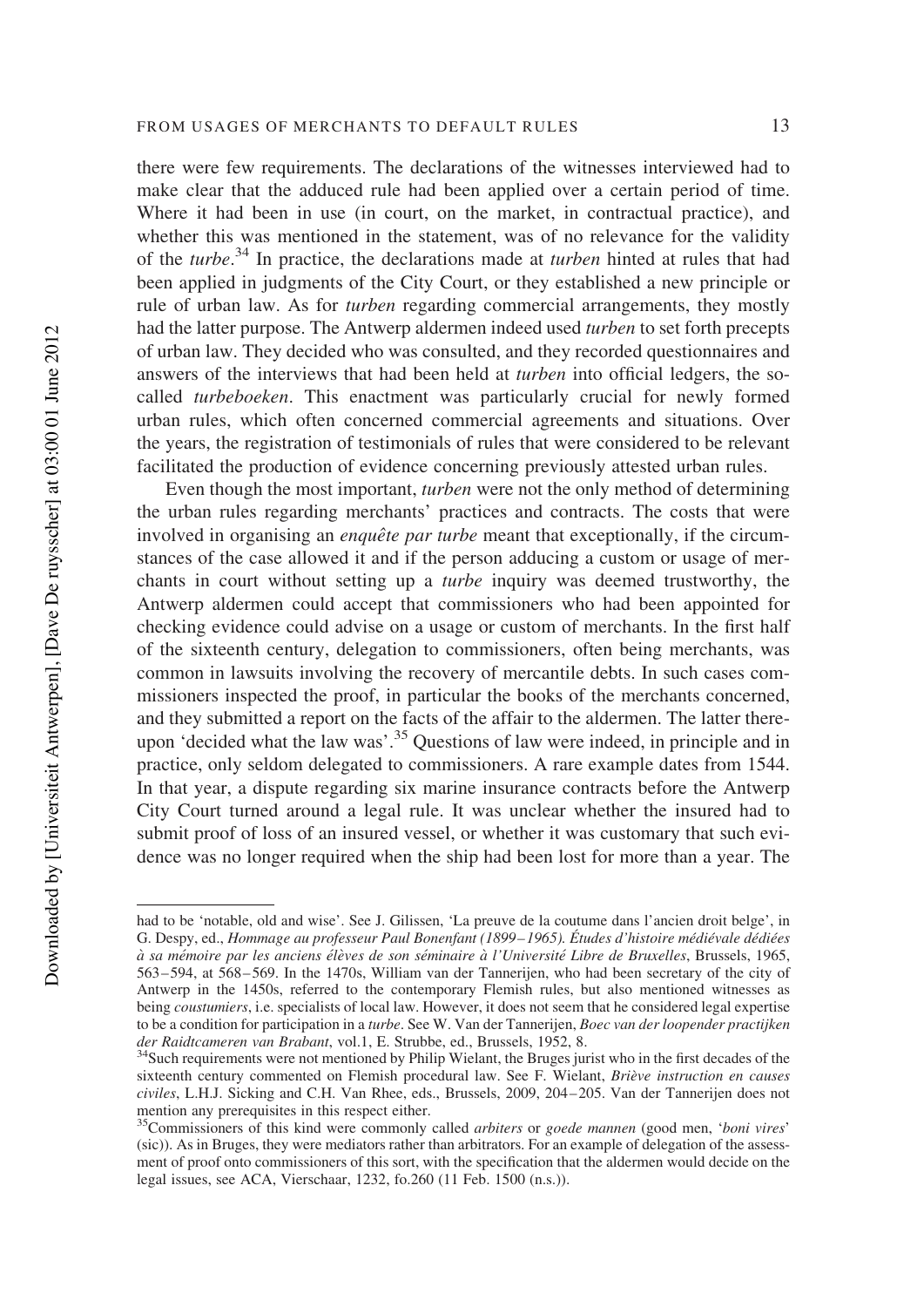claimant, who sought payment of the insurance indemnity, stated that the latter rule was a 'usage and custom of the Exchange'. The Antwerp aldermen installed a committee consisting of two university graduates, probably jurists, and an unspecified number of merchants. The committee handed over a report and its members were consulted by the aldermen, also – so it seems – regarding the adduced custom or usage of merchants. It appears that the aldermen accepted that this custom or usage indeed existed, that it was a default rule and that it applied to the case, since the defendant was condemned to payment.<sup>36</sup> However, because in the first half of the sixteenth century such judicial delegations as to legal issues were virtually non-existent, and because other techniques of making Antwerp law such as the issuing of urban ordinances or public statements as to law were not, or at least very seldom, used, the organisation of turben and the registration of declarations made are nevertheless to be considered the most important means by which the Antwerp law was established in that period.

Between 1500 and 1530, fourteen testimonial declarations relating to commercial issues were registered in the Antwerp turbeboeken. As for the other turbestatements that were inserted into the turbeboeken in those years, they were deemed to contain important rules that were new, or that could not be found in older source materials on Antwerp law. It is a surprising fact that of the fourteen turbe-declarations regarding commercial contracts and related situations, not one referred to customs, to practices or to the commercial nature of the confirmed rules. Instead, in all fourteen cases the witnesses labelled the rules that had been invoked in court, and which they confirmed, as belonging to urban law or as being imposed by the Antwerp City Court. For *turben* on bankruptcy that were organised after the Antwerp aldermen had regulated this matter with ordinances of 1516 and 1518 (see hereafter), this is not surprising.<sup>37</sup> With regard to other rules, and in particular those concerning letters obligatory made out to bearer,<sup>38</sup> the statements demonstrate an early acknowledgement of newly used merchants' practices by the Antwerp aldermen. In general, the description of rules as pertaining to the urban law reflected the absorption and reworking of usages of merchants under the direction of the Antwerp City Court in the early 1500s.

Also, the testimonial statements made at *turben* make clear that the establishment of urban rules concerning commercial contracts was done virtually without the participation of merchants. All witnesses at the mentioned turben were former aldermen, legal practitioners (advocates, proctors or public notaries) or officers working for the Antwerp government (town pensionaries or law clerks). In the period from 1500 to 1530, not one merchant took part in such inquiries.<sup>39</sup> Therefore, it is evident that the aldermen, when choosing the witnesses to be questioned on legal issues regarding

<sup>36</sup>ACA, Vierschaar, 1239, fo.117v and fo.138v (19 July 1544).

<sup>37</sup>ACA, Vierschaar, 68, fo.32v (18 May 1519), fo.36 (19 Sept. 1521), fo.39 (7 May 1522) and fo.42 (2 Jan. 1526 (n.s.)).

<sup>38</sup>ACA, Vierschaar, 68, fo.13 (7 June 1507) and fo.23v (1 Dec. 1507).

<sup>39</sup>ACA, Vierschaar, 68, fo.12v (c.1508), fo.13 (7 June 1507), fo.17v (15 Oct. 1509), fo.23v (1 Dec. 1507), fo.32v (18 May 1519), fo.34 (1 June 1520), fo.35 (1 June 1520), fo.36 (19 Sept. 1521), fo.39 (7 May 1522), fo.42 (2 Jan. 1526 (n.s.)), fo.61v (2 June 1526), fo.62v (c.1526), fo.73 (c.1527) and fo.74 (1528 or 1529).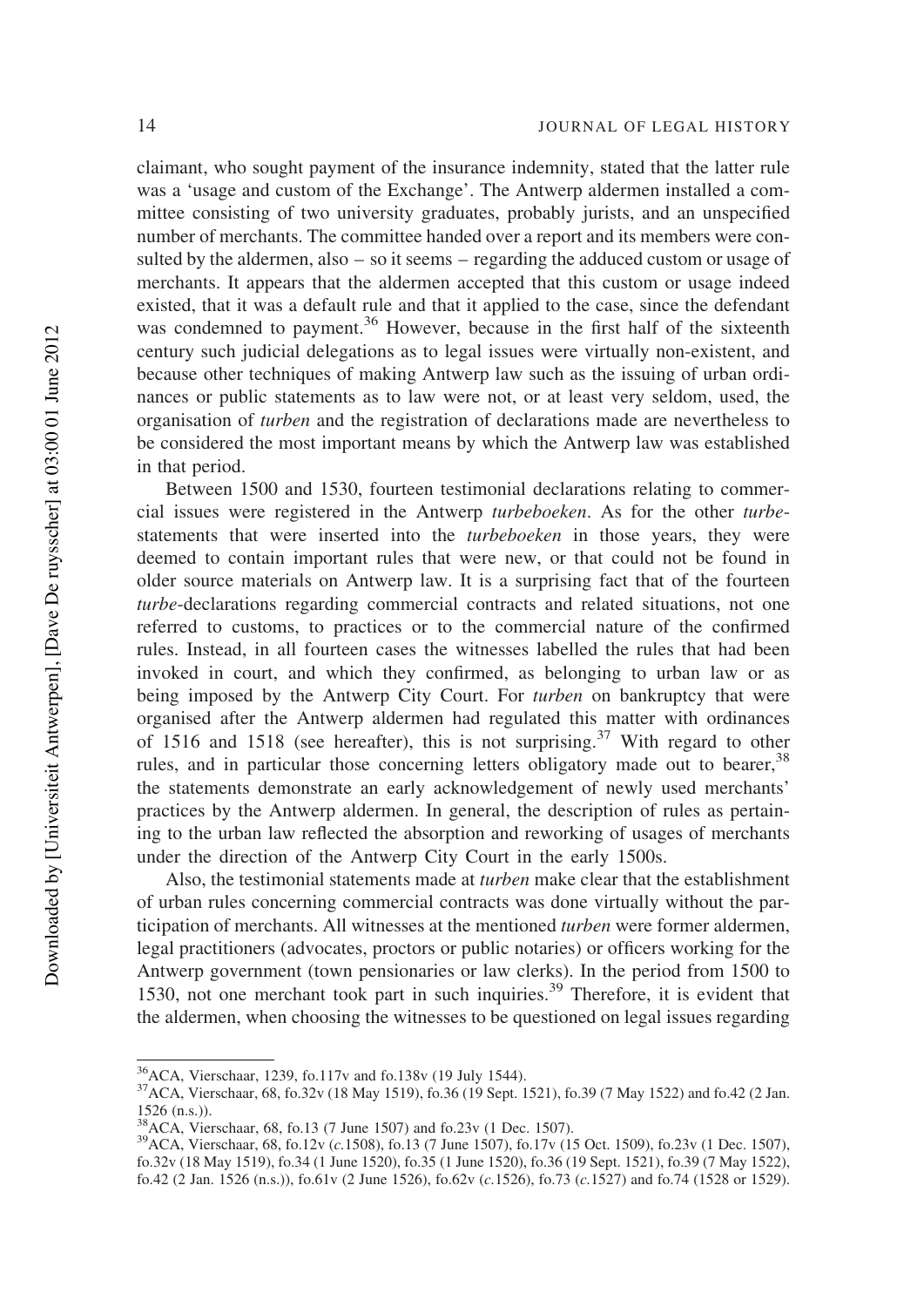commercial arrangements, did not consider merchants to be qualified for this. More recent testimonies on law, too, support this conclusion. Between 1530 and 1560, ten statements on commercial contracts and situations made at turben were written into the turbeboeken. They include rules on bankruptcy, agency, bills of exchange and partnership.<sup>40</sup> Again, it was mostly jurists working within the ranks of or for the Antwerp aldermen who gave their opinions. Yet, also, though only on one occasion, merchants participated in an interview alongside legal practitioners, and labelled rules regarding commercial contracts as urban  $law<sup>41</sup>$ . In none of these declarations did the witnesses invoke commercial customs, customs of merchants, mercantile practices, nor did they refer to precepts with such indications. They all mentioned that the Antwerp City Court imposed the rule under discussion, or that it was Antwerp law.

From the contents of the mentioned turbe-declarations, it is also evident that the acknowledgment of practices of trade regarding commercial arrangements went hand in hand with legal structuring and contextualisation. The formulation of rules based on usages of merchants in the turbe-statements not merely comprised the rephrasing of existing customs of merchants into the language of the Antwerp City Court. It entailed more than that. The jurists and legal practitioners attesting rules of the city of Antwerp that relied on practices and even customs of merchants remodelled the latter using academic terminology with legal-theoretical implications and which could not have been used among merchants. At a 1507 turbe, for example, former Antwerp aldermen, advocates and proctors affirmed that written acknowledgements of debt (letters obligatory) containing a bearer clause could be given as payment. The holder of such a bearer bill was to collect his debt from the person who had signed the document, and the former was considered to be the lawful claimant of the debt contained in the bill. The jurists and legal practitioners making these statements sought reference points within the civil law. A holder was therefore named cessionarius, which was an expression pointing to the doctrinal concept of cessio, of a transfer of claims. Also the notion of adjectacie was used, which referred to the Roman law adiectus solutionis causa.<sup>42</sup> In the early 1500s, claims based on bearer clauses were considered to be not in conformity with the *ius commune*. However, an *adiectus solu*tionis causa could lawfully keep an amount received even though he was not entitled to the claim or debt for which it was paid.<sup>43</sup> As a result, that notion could, in a broad interpretation, serve as the basis for holder rights in Antwerp law. Even when precepts of Antwerp law were crafted that went against the contents of civil law, the latter still served to underpin them theoretically and

<sup>40</sup>ACA, Vierschaar, 68, fo.92 (22 Sept. 1531), fo.96 (9 May 1536), fo.102v (7 April 1540 (n.s.)), fo.109 (18 Aug. 1541), fo.141 (23 May 1554), fo.156 (9 Nov. 1542) and fo.159 (1551); ACA, Vierschaar, 69, fo.9 (17 Jan. 1535 (n.s.)), fo.10v (4 May 1542) and fo.25v (19 April 1559).

 $42$ ACA, Vierschaar, 68, fo.13 (7 June 1507). On contemporary doctrinal views relating to *cessio*, see G. Astuti, 'Cessione (premessa storica)', in Enciclopedia del diritto, vol.6, Milan, 1960, 805– 822.

<sup>&</sup>lt;sup>43</sup>R. Zimmermann, The Law of Obligations. Roman Foundations of the Civilian Tradition, Cape Town, 1990, 752– 753.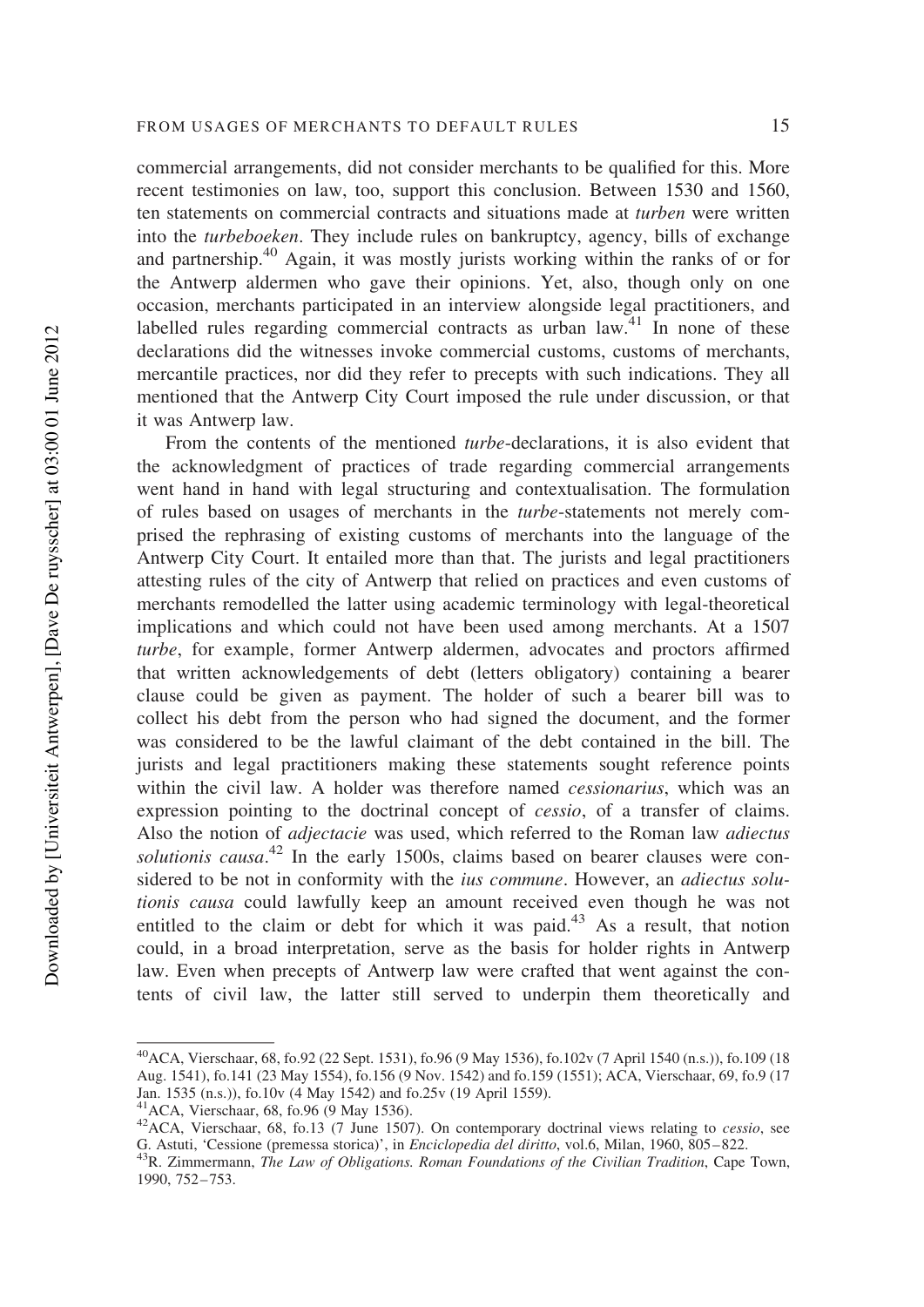terminologically. The lasting uneasiness displayed by the contemporary academic law in its attitude to bearer documents explains why the Antwerp aldermen, even in the second half of the sixteenth century, frequently had to confirm that letters obligatory to bearer were legally sound according to Antwerp law.<sup>44</sup> In the early 1500s, the rights of the holder of a bill made out to bearer had most probably been a firm custom of merchants in Antwerp. The integration of such a custom, with its more or less workable legal contents, into the urban law nonetheless went together with the adding of legal abstraction and links to doctrinal concepts that were not known by merchants, and which could explain hypotheses as yet unprecedented in mercantile practice. That is why legal practitioners were asked to decide issues of law that were brought up in lawsuits, for their expertise went beyond what mercantile contracts or usages of merchants delivered as answers to legal questions. It would not have been useful to ask merchants to clarify their practices when legal problems accompanying the latter had not been foreseen.

The same mechanisms of crafting usages and customs of merchants into urban law through the use of civil law were applied in urban ordinances, which were scarcely used in matters of Antwerp private law. Ordinances of 1516 and 1518 instituted a new collective bankruptcy system. They provided that all assets of a bankrupt should be divided among his creditors, and that first attachment did not bring about rights of priority in the collective debt recovery proceedings that were started against a bankrupt's estate.<sup>45</sup> These urban ordinances, and the rules that were soon afterwards added to them in judicial practice and which were confirmed in turbestatements, clearly show how the ius commune served to tackle the needs of the increasingly internationally oriented Antwerp market and how it added sophistication to the older fifteenth-century precepts regarding expropriation. The idea of collectivity in proceedings against a bankrupt had been imposed in legislation of Italian cities. Before it came to be acknowledged as part of the Antwerp system of debt recovery, it is probable that many merchants trading in Antwerp shared the conviction that creditors ought to be paid rateably following the insolvency of a debtor. For its implementation, however, the Antwerp City Court had to adapt its law. At a turbe that was organised in 1525, the underlying purposes of the mentioned urban ordinances were expressed in terms of civil law. The witnesses, all being legal practitioners, stated that a bankrupt's assets were affected by his failure, that these resources entered in communem massam creditorum, and that the proceeds of the public sale were *pro rata portione*. The latter formula reflects doctrinal views that were found in contemporary legal literature.<sup>46</sup>

<sup>&</sup>lt;sup>44</sup> ACA. Vierschaar. 69, fo.59v (21 June 1567) and fo.76v (24 Nov. 1572); G. De Longé, ed., Coutumes du pays et duché de Brabant. Quartier d'Anvers. Coutumes de la ville d'Anvers, vol.2, Brussels, 1871 (hereafter Antwerp 1582 Costuymen), 398 (ch.53, s.6); G. De Longé, ed., Coutumes du pays et duché de Brabant. Quartier d'Anvers. Coutumes de la ville d'Anvers, vol.3–4, Brussels, 1872–74 (vol.4 is hereafter referred to as Antwerp 1608 Costuymen), 12 (part 4, ch.2, s.7).

<sup>&</sup>lt;sup>45</sup>See for an evaluation of the contents of these ordinances, De ruysscher, 'Designing the Limits of Creditworthiness', 310–313.

<sup>&</sup>lt;sup>46</sup>ACA, Vierschaar, 68, fo.42 (2 Jan. 1526 (n.s.)). The notion '*pro rata portione*' was used in the Justinianic sources. See, for example, D. 38,2,20,3. The concept 'massa communis creditorum' appeared in Italian city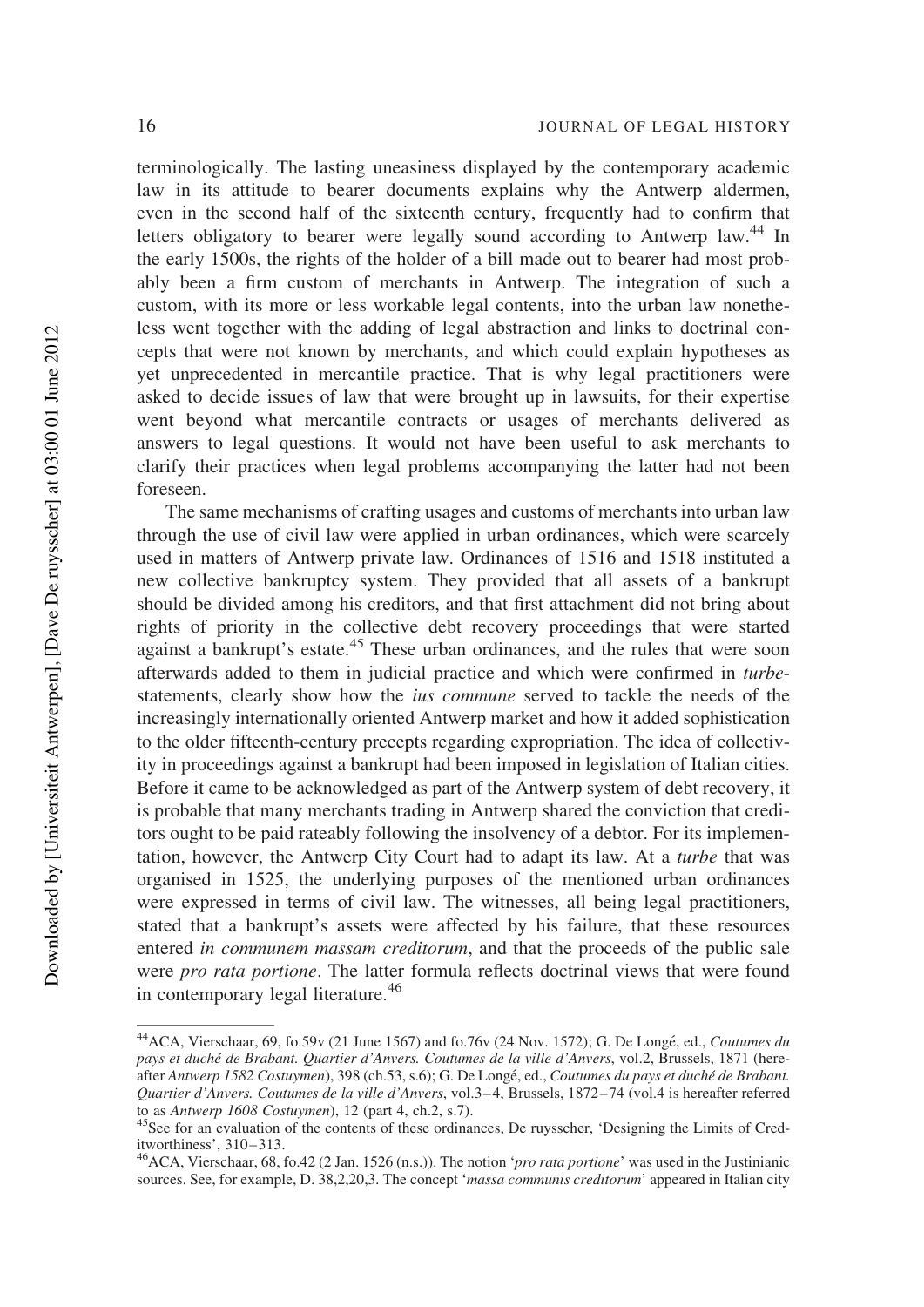#### FROM USAGES OF MERCHANTS TO DEFAULT RULES 17

In the period between 1530 and 1550, when commercial arrangements slowly spread among larger groups of merchants, more contracts involved merchants belonging to different organisations. As a result, the Antwerp City Court of aldermen, which was the sole institution that could adjudicate on such agreements, attracted more litigation that was started by merchants, and many such cases concerned 'international' contracts between merchants.<sup>47</sup> However, in this period, the degree of integration of the Antwerp market was still relatively low, and the aldermen set forth but few default rules regarding commercial contracts. It was a remnant of the earlier, fifteenth-century approach that in their judgments they decided mostly according to the contract, or when this could not be done, by imposing an oath upon claimant or defendant that ascertained whether they were of good faith. $48$  It was, all in all, exceptional that turben concerning commercial arrangements were organised. Virtually no texts revealing the Antwerp law regarding commercial contracts were drawn up around this time, but the one existing and dating from this period, the so-called 'Golden Book' of the early 1530s, contains few default rules regarding commercial contracts. This compilation of some 156 sections, which was probably written by a public officer and which was never made public, provides rules for commerce, but mostly concerning bankruptcy, debt recovery and hierarchy of claims.<sup>49</sup> In the first half of the sixteenth century, to a large extent, the older views of the urban government prevailed. It was only after 1550 that a further integration of the Antwerp market contributed to a fundamental reversal in policy as to lawmaking.

## 2. Exhaustive legal compilations and the philosophy of civil law (c. 1550–1608)

After 1550, the Antwerp aldermen developed a more active policy of establishing precepts regarding commercial contracts. First, they issued official statements on such norms, and more attention was paid to the participation of merchants in *turben* establishing urban rules concerning mercantile arrangements. Thereafter, and starting around 1570, came the writing of chapters on commercial contracts in detailed and extensive collections of urban law.

Particularly in the 1560s, the Antwerp rulers issued several official statements regarding urban rules on commercial contracts. Such certificates of law were bound together with turbe-declarations into the turbeboeken because they were considered official records of rules of Antwerp law.<sup>50</sup> It was new that the aldermen no longer only directed and registered important testimonials delivered in lawsuits but now

ordinances, and supposedly had been used in civil law literature dating from before 1500. See U. Santarelli, Per la storia del fallimento nelle legislazioni italiane dell'età intermedia, Padoa, 1964, 109–113 and 195.  $^{47}I$  refer to provisional conclusions reached by Jeroen Puttevils (University of Antwerp), who has examined the ledgers containing the extended sentences of the Antwerp City Court of 1505 and 1544 in great detail. He found out that in 1505 twenty-one sentences out of ninety-two (22.8 per cent) concerned commerce between citizens or merchants, whereas in 1544 this was so for 177 sentences out of 583 (30.4 per cent). 48See, for example, for the imposing of an oath in such a case, ACA, Vierschaar, 1239, fo.117v (19 July 1544).

<sup>49</sup>Keurboeck, 378–427.

<sup>50</sup>ACA, Vierschaar, 68, fo.159 (c. 1551); ACA, Vierschaar, 69, fo.34v (2 Dec. 1561), fo.37v (29 Oct. 1561), fo.38v (24 Dec. 1561), fo.39v (16 Feb. 1561 (n.s.)), fo.43v (28 Aug. 1563), fo.45v (30 May 1564), fo.50v (16 May 1565), fo.52 (17 Oct. 1566), fo.59v (21 June 1567), fo.60 (1 June 1568), fo.60v (26 June 1568), fo.66v (17 Dec. 1569) and fo.163 (28 Aug. 1563).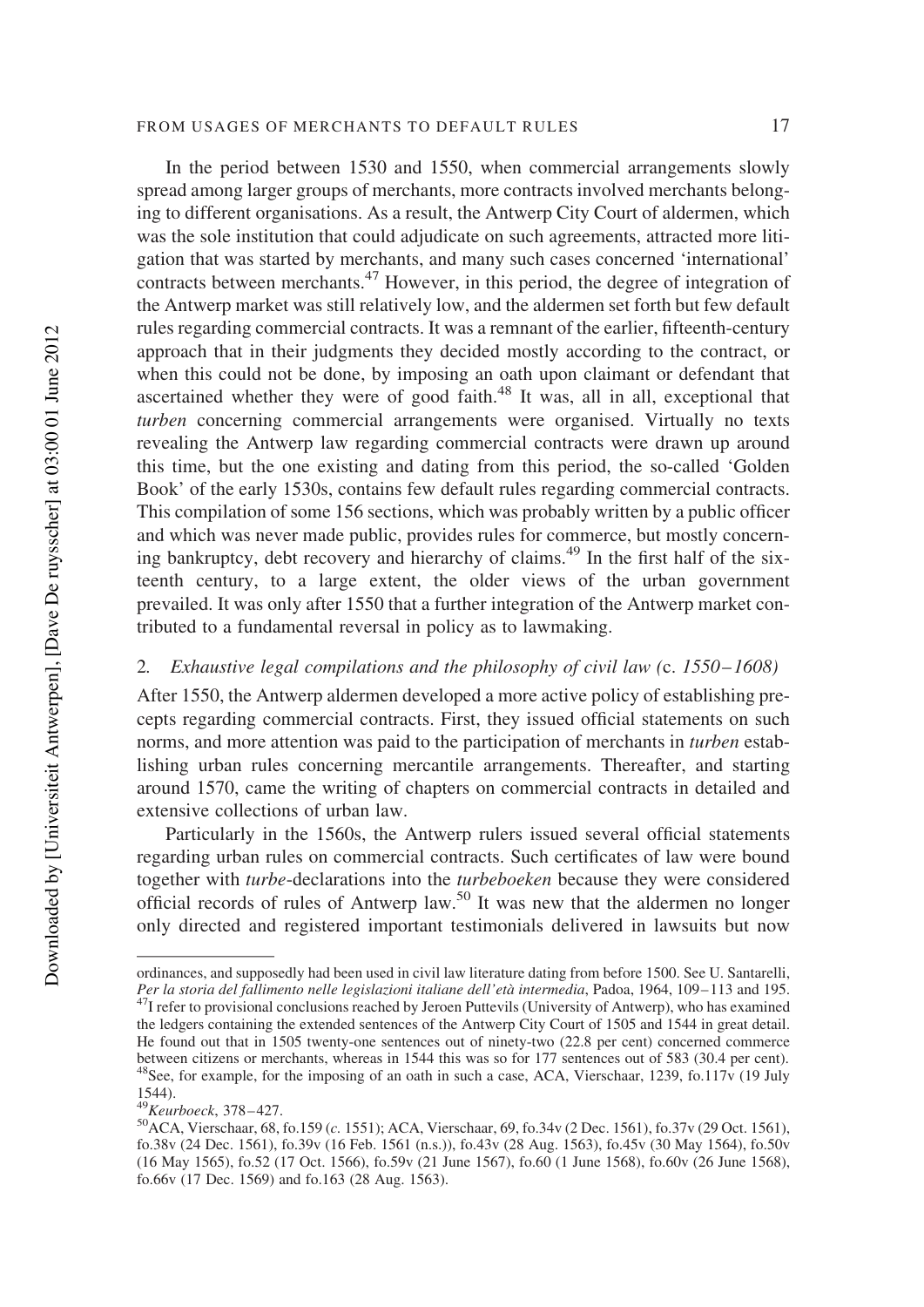also proactively determined what precepts of law applied to commercial contracts that were made in the city. This process was a response to specific circumstances in the Antwerp market. It led to the realisation of ambitions implicit within the *ius commune*, but was triggered by efforts of the royal government to certify local law. It was the latter actions that after some time resulted in thorough collections of rules of Antwerp law, containing articles on commercial contracts.

In 1531, following the French example, the Privy Council of Emperor Charles V ordered that municipalities in the Netherlands write down the private law rules imposed on their citizens. Compilations called costuymen were to be submitted to the nearby provincial court, which would examine the projects and formulate advice on their approval. If accepted, the cahiers were confirmed in a royal ordinance as the law of the locality. These measures were intended to overcome uncertainties as to the contents of unwritten law, and they formed an attempt at centralising the scattered legal landscape of the Netherlands.<sup>51</sup> They are evidence of the cooperation between the local and central levels of government in the sixteenth-century Netherlands, and the homologation of local law must be considered against that background. The royal agenda stimulated a strengthening of the Antwerp urban law, which nonetheless by and large remained separate from royal legislation.

In 1548, a text bundling some older ordinances of the Antwerp aldermen on private law and procedural issues was sent in as Antwerp costuymen. Its quality is not high and it contains virtually no articles on commercial contracts. For reasons unknown, it never received royal validation and the Antwerp aldermen eventually withdrew it. In July 1570, following reminders of the 1531 order made by the governor-general, Alva, the Antwerp government handed in a revised version of the 1548 collection, containing some chapters on the commercial contracts of marine insurance and bills of exchange.<sup>52</sup> They attest to the ambition of the Antwerp aldermen to create substantial sets of rules with respect to the contracts that were commonly used by merchants residing in the city, but the relevant sections in those chapters were far from comprehensive. Moreover, for reasons unknown, again they did not receive royal approval, and thus remained unofficial. However, in Antwerp, they preserved their function as guidelines for the judges in the City Court, and for citizens and for those trading in the city they gave some certainty as to which precepts were applied there. Yet they did not have the formal force of a royal or even urban ordinance.

 $51$ J. Gilissen, 'La rédaction des coutumes en Belgique aux XVIe et XVIIe siècles', in J. Gilissen, ed., La rédaction des coutumes dans le passé et le présent, Brussels, 1962, 98-102. These orders were part of a broader policy of royal support for local government and trade. In the 1530s and 1540s, Charles V had issued some ordinances imposing rules on contracts of partnership, letters obligatory to bearer and bills of exchange. These laws, which mostly involved the recovery of debts, had for the large part been asked for by the community of merchants in Antwerp, and they had been confirmed by or petitioned with the support of the Antwerp aldermen. See O. De Smedt, 'De keizerlijke verordeningen van 1537 en 1539 op de obligaties en wisselbrieven. Eenige kanttekeningen', 3 Nederlandsche Historiebladen (1940), 15–35, at 16–21. After 1550, only marine insurance remained the object of new royal legislation, which was negotiated between the royal institutions, the Antwerp aldermen and the community of merchants of Antwerp. 52F. Stevens, Revolutie en notariaat. Antwerpen 1794–1814, Assen, 1994, 21–24.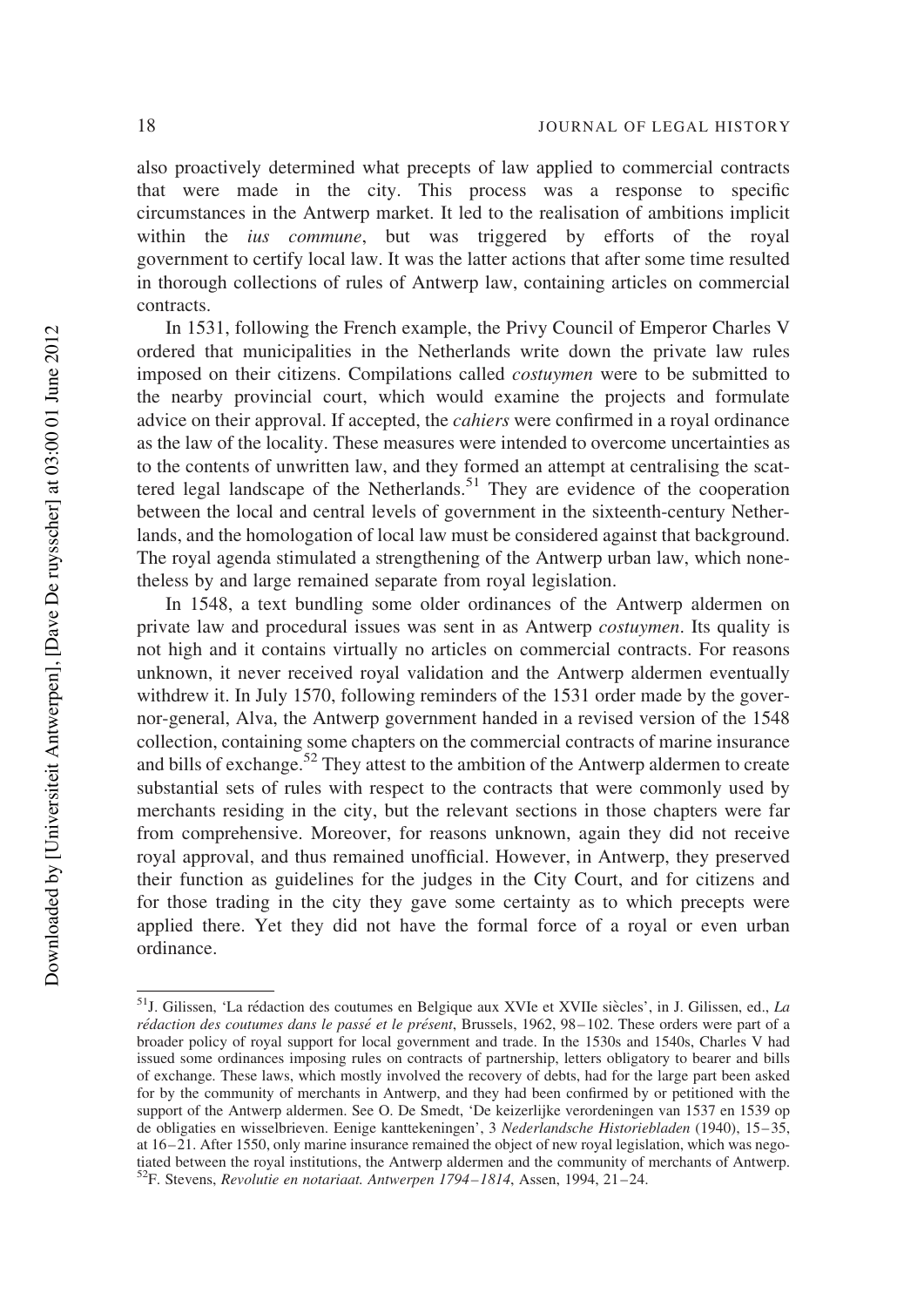As a result of all this, after 1550 the City Court could continue with its former approach towards contractual conventions and usages of merchants. In this period turben remained important. However, also in the declarations produced at turben that were registered after 1550 the changing attitudes of the Antwerp rulers are clear. Some turbe-statements that were written down after 1560 specify rules as being applied among merchants,  $53$  or as 'customs of the city and of the Exchange'.  $54$ The latter notion, which had occasionally been used in the 1540s (see above), referred to the 1531 Antwerp Exchange building where merchants and brokers met, and it points to the integration of the Antwerp market where membership of nations and differences in geographical origins of merchants had become less and less relevant. Such a description was one of the formulas that were sometimes added to the rules brought up in testimonials at turben and that were focusing on the application of norms by and among merchants.<sup>55</sup> The notion of 'customs of the Exchange of Antwerp' also appeared in Antwerp marine insurance contracts starting from the  $1560s$ <sup>56</sup>

In the period after 1560 merchants were invited to turben more often than before, albeit still only occasionally. In three of the twenty turben regarding commercial issues that were organised between 1560 and 1582, only merchants were witnesses.<sup>57</sup> The notion of 'customs of the Exchange' was exclusively used by witnesses being merchants, and not by legal practitioners or civil servants. The latter merely pointed to a use of urban precepts by and among merchants. This was due to the closed character of the community at the Exchange, to which advocates, proctors and officers had no access. The thematic changes in the formulation of rules of commerce in the statements made at *turben*, and also in those produced by merchants, did not concern sources of law. Declarations at turben mentioned 'customs of the city and of the Exchange'.58 The witnesses at turben merely stressed that the precept referred to was imposed by the City Court and applied among merchants.

The involvement of merchants in *turbe*-inquiries followed from the Antwerp rulers' ambition to catch new usages of merchants in the nets of the urban law. This programme had been sparked by the royal orders mentioned above, but it also attempted to provide answers to a further integration of the Antwerp market and to the problems that came with it. In the 1530s and even more in the 1540s, commercial agreements and techniques, in particular partnership contracts and marine insurance, had slowly gained acceptance with other merchants, and they had spread outside the circles of the immigrants who had introduced them. A clear example of this dispersal

<sup>53</sup>ACA, Vierschaar, 69, fo.51v (10 July 1566) and fo.68v (22 Dec. 1569).

<sup>54</sup>ACA, Vierschaar, 69, fo.18 (29 May 1571); ACA, Vierschaar, 69, fo.208 (7 June 1582).

<sup>55</sup>ACA, Vierschaar, 69, fo.68v (22 Dec. 1569) '... este vray que en ladite ville dAnvers indistinctement a estre observe especiallement entre marchans et negociants en ladite ville ...'; ACA, Vierschaar, 69, fo.51v (10 July 1566) '... e sempre stato in uso e osservato da marchanti in questa sopradetta città ...'.

 $56$ De Groote, De zeeassurantie, 113–114; J.P. van Niekerk, The Development of the Principles of Insurance Law in the Netherlands from 1500 to 1800, Cape Town, 1998, vol.1, 251.

 $K/ACA$ , Vierschaar, 69, fo.18 (29 May 1571), fo.51v (10 July 1566) and fo.208 (7 June 1582).

<sup>58</sup>ACA, Vierschaar, 69, fo.18 (29 May 1571) '... que es costumbre en este dicha ciudad d'Emberes y bolsa dell' entre los mercaderes ...'; ACA, Vierschaar, 69, fo.208 (7 June 1582) '... naevolgende de costume deser stadt ende borse der selver ...' ('... following the custom of this city and of its Exchange ...').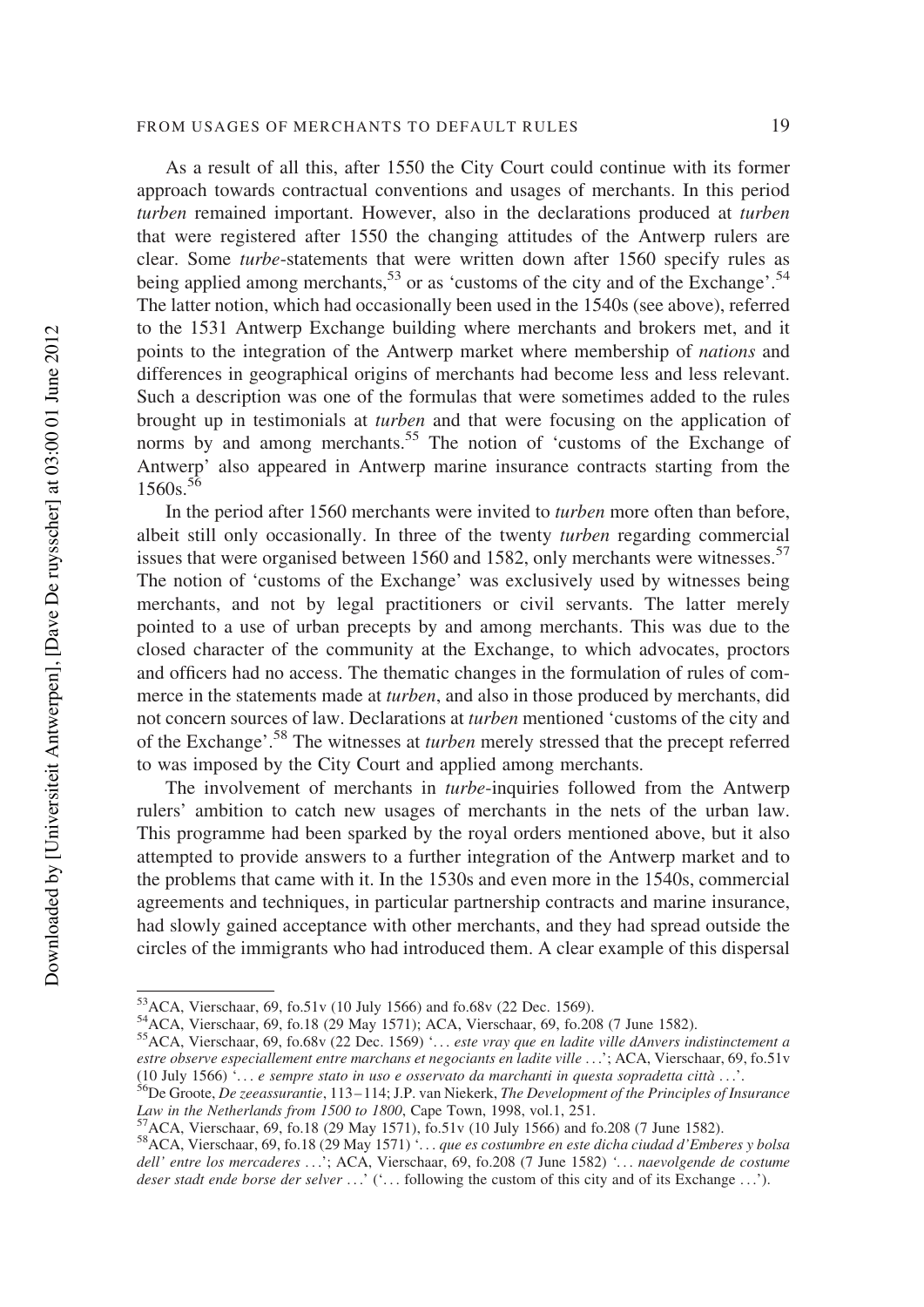of commercial contracts and techniques relates to bookkeeping. At first, Italian companies working in Antwerp practised double-entry bookkeeping. With a 1543 treatise, Jan Ympyn Christoffel, who was a teacher in an Antwerp business school, heralded the Venetian method of double-entry bookkeeping. At that same time, other Antwerp manuals still took the single-entry variety operated by South German companies as a standard. However, new editions of the latter guides were published in the 1550s and 1560s, and these updated versions followed Christoffel's example by promoting the Venetian style.<sup>59</sup>

Also, in the 1550s and 1560s, privately written agreements, which were not offered to the aldermen or public notaries for registration, became more popular. Such contracts, foremost concerning marine insurance and partnerships, more commonly contained innovative provisions, which resulted in discussions on fraud and applicable rules.<sup>60</sup> The expansion of trading relations outside earlier established networks and organisations added to the complexity of commerce.<sup>61</sup> All these developments made it necessary for the Antwerp aldermen to establish more detailed default rules, since it became less feasible to decide on the basis of the express terms of individual contracts.<sup>62</sup> It was these events that created fertile ground for the implementation of an exhaustive legislative approach towards commercial contracts. The claim that all facts of life could be expressed in comprehensive and detailed legal precepts was implicit in writings of civil law. The aldermen's ambition to create allinclusive provisions of law applying to contracts of merchants was therefore also the realisation of the academic idea that law was written, systematic and rational.<sup>63</sup> As a result of all this, it was after 1550 that the influence of ius commune in Antwerp rose to its highest level. $64$ 

The period between 1580 and 1610 marked the highpoint of Antwerp commercial legislation. In those years, two compilations with numerous sections on commercial topics were devised. In 1578, the Antwerp government decided to compose a new law book, acting this time on its own initiative and not following invitations from the royal government.<sup>65</sup> The new collection was printed in the last months of 1582 and these

 $^{63}$ M. Bellomo, The Common Legal Past of Europe, 1000–1800, Washington, 1995, 152–156.

<sup>&</sup>lt;sup>59</sup>R. De Roover, 'Aux origines d'une technique intellectuelle: la formation et l'expansion de la comptabilité à partie double', 60 Annales d'histoire économique et sociale (1937), 171–193 and 270–298, at 284–287.

 $^{60}$ On indications as to the growing number of private and unregistered contracts of marine insurance, see van Niekerk, The Development, vol.1, 468–470.

<sup>&</sup>lt;sup>61</sup>Clues in this respect can be found in complaints brought forward at *Hansetage* since 1562, regarding partnerships between Hanseatic and non-Hanseatic merchants in Antwerp. See K.-P. Zöllner, 'Zur Stellung der Hansekontore in der zweiten Hälfte des 16. Jahrhunderts', in K. Fritze, E. Müller-Mertens, J. Schildhauer and E. Voigt, eds., Neue Hansische Studien, Berlin, 1970, 323 –340, at 325–326 and 328–329. Some of those contracts were studied in E. Wijnroks, Handel tussen Rusland en de Nederlanden, 1560–1640, Hilversum, 2003, 65– 156.

<sup>&</sup>lt;sup>62</sup>For details concerning the attitude of the Antwerp aldermen towards public notaries, and the failure after the middle of the sixteenth century of their strategy to subject the latter to their control, see D. De ruysscher, 'Over Themis en Mercurius. Handelsgebruiken en-recht in Antwerpen (vijftiende-zeventiende eeuw)', 88 Revue belge de philologie et d'histoire (2010), 1123– 26.

<sup>&</sup>lt;sup>64</sup>The developments as to substantive law had a parallel in the tactics of the Antwerp aldermen when imposing their appellate jurisdiction on nations of merchants, even though most of them enjoyed immunity of jurisdiction by ducal privilege.

<sup>65</sup>ACA, Privilegiekamer, 552, fo.204 (18 July 1578).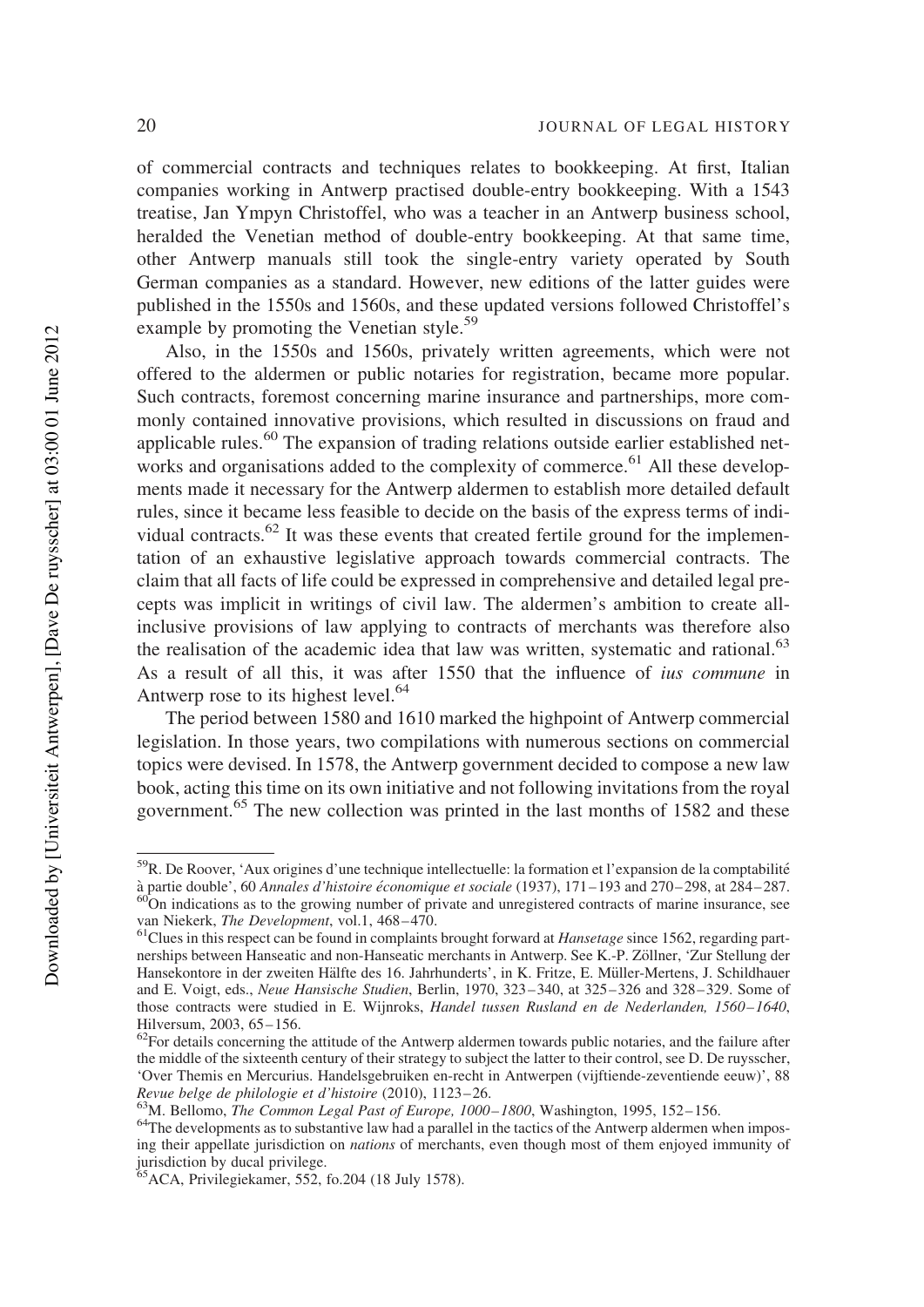Consuetudines Impressae grew to become the standard text of Antwerp private law. It contains a chapter on partnership, and groups many articles on bills of exchange and bankruptcy that had not been contained in the 1570 collection.<sup>66</sup> The 1582 compilation was the first to list extensive legal provisions regarding the most popular commercial contracts. It is therefore somewhat ironic that, when it was being completed, Antwerp's Golden Age had already come to an end. The uprising of the northern provinces of the Netherlands, which Antwerp joined in the early 1580s, also sealed the fate of the 1582 law book. It was a Calvinistic Antwerp government that issued the 1582 text. This Protestant rule did not last very long. In September 1585, following the Spanish conquest of Antwerp, a new Council of Catholic aldermen was installed, which in May 1586 took the decision to outlaw the 1582 collection of Antwerp law. At the same time, a committee of jurists and urban officers was given the task of writing a new urban law compilation.<sup>67</sup>

The latter project was finished in 1608, when an elaborate text was presented. It contains 3643 sections, which are divided into seven parts. Its legal provisions on commercial law encompass nearly one-third of the total, or 1124 sections in eighteen chapters, a number contrasting with the 111 sections on corresponding matters in the 1582 *costuymen*. Newly covered subjects included bottomry and topics of agency.<sup>68</sup> Shortly after the submission of the 1608 collection, the Antwerp aldermen sought a provisional confirmation and publication of the chapters containing commercial precepts. In February 1609, a royal licence to print them was obtained, but the compilation was never formally homologated as royal law.<sup>69</sup> In March 1609, the Antwerp aldermen publicly imposed the use of the sections on commerce in the City Court.<sup>70</sup> In spite of this public order, the  $1608$  compilation was not promulgated in the form of an urban ordinance. It remained thus rather a collection of instructions and guidelines for forensic practice.

This was also the case for the 1582 collection, which notwithstanding its condemnation was used more often. The 1608 compilation was seldom applied in contractual and judicial practice. For nearly every commercial subject, the 1582 collection remained dominant as a source book for arguments in advocates' pleadings, also after its abrogation in 1586 and even after 1609. The reason for this was twofold. The 1608 text had not been printed, and because its manuscript was of considerable size, limited availability soon prevented it from being consulted on every occasion.<sup>71</sup> Another problem was posed by its contents, because it was not continuous with the default rules established earlier. Many of the solutions in the 1608 compilation were formalistic. The 1608 compilers insisted on mandatory clauses in marine insurance contracts, for example, and they even required a declaration of the insured's good faith for any suit upon an insurance

 $^{66}$ Antwerp 1582 Costuymen, 392-396 (partnership), 408-412 (bills of exchange) and 528-556 (bankruptcy).

 $67$ ACA, Privilegiekamer, 558, fo.112v (30 May 1586).

 $^{68}$ Antwerp 1608 Costuymen, 188–198 (agency) and 326–328 (bottomry).

 $^{69}$ ACA, Vierschaar, 64.<br><sup>70</sup>Ibid., 55.

 $71$ Stevens, Revolutie en notariaat, 28.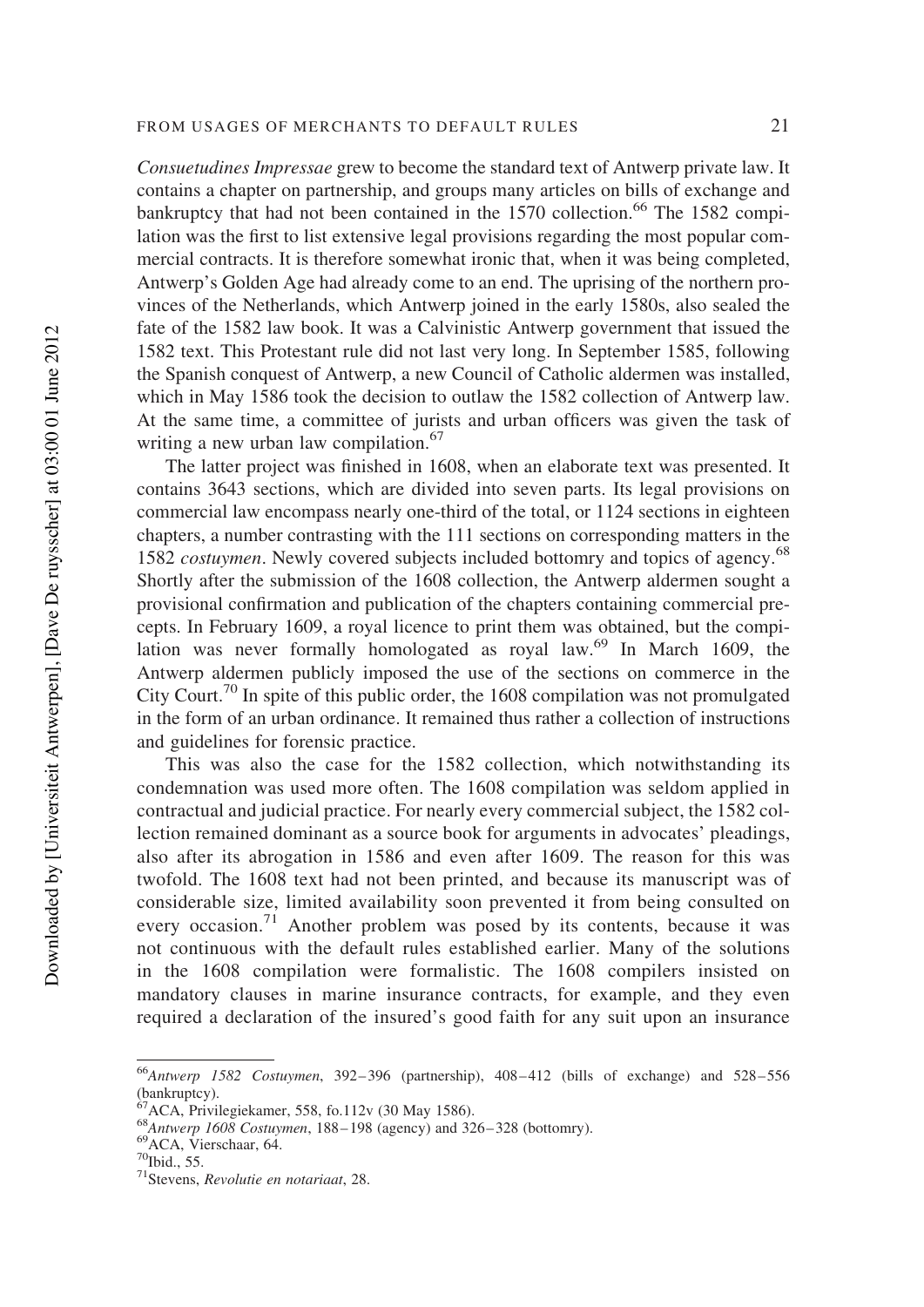contract.<sup>72</sup> These precepts were new and they had not been practised by merchants or imposed in judgments before. Near the end of the seventeenth century, the Antwerp government gradually accepted the factual situation that the 1582 law book had prevailed. Even before that time, and after 1633, the Antwerp aldermen no longer insisted on royal endorsement of the  $1608 \text{ text}$ ,  $73 \text{ and in the later}$ decades of the 1600s they even cited the 1582 law book themselves.<sup>74</sup> In the seventeenth century, the fact that the collections of Antwerp law had not been confirmed as royal law made it possible for the Antwerp aldermen to flexibly adapt their contents in judgments imposed by the City Court.

The 1582 and 1608 compilations did not refer to the insights, conventions or usages of merchants, not even with regard to such contracts as bills of exchange and marine insurance, for which relatively few turbe-statements or other legal texts could be used as sources of legal argument. The 1582 and 1608 law books for the first time detailed many rules on those arrangements, as they were conceived to be more or less exhaustive legal guidebooks for the commercial arrangements described therein. This again demonstrates the Antwerp legislator's newly found determination in designing commercial precepts, which had begun with the issuing of statements of law in the 1560s and which culminated in the ample 1608 collection. As mentioned, this search for comprehensive and detailed legal rules was a further effect of the ius commune, and above all of its philosophy. The Antwerp compilation committees consisted nearly entirely of jurists, who were either urban officers or advocates. Most of them held licentiates or doctorates in civil law, or in both canon and civil law.<sup>75</sup> The texts which they compiled attest to their education, in content as well as in scope. As had been the practice before, the compilers did not merely insert or copy customs of merchants into the written Antwerp law. Even when clear customs were at hand, they adopted solutions from civil law in order to rephrase and adapt them.

Some practices of merchants were deemed not appropriate or too contrary to legal theory to be accepted without adaptations. However, it was all in all very rare that the Antwerp legislator used civil law precepts as a buffer against practised commercial customs.<sup>76</sup> For nearly all matters, as had been done in the first half of the sixteenth

 $72$ Antwerp 1608 Costuymen, 310 (part 4, ch.11, s.266).

<sup>73</sup>A last attempt was made in the early 1630s, but in 1633 the efforts stopped. See ACA, Privilegiekamer, 579, fo.22v (14 July 1633), fo.23 (23 July 1633) and fo.25 (9 Aug. 1633).

 $74$ In 1694, the aldermen asked the royal Council of Brabant to enact a section of the 1582 compilation in a royal law. See ACA, Privilegiekamer, 2819, ad annum (18 Jan. 1694).

<sup>75</sup>M. Gotzen, 'De costumiere bronnen voor de studie van het oud-Antwerpsch burgerlijk recht', 39 Rechtskundig tijdschrift voor België (1949), 3-16, at 13-14. The names of the compilers were compared with data on their education that had been brought together in H. De Ridder-Simoens, 'De universitaire vorming van de Brabantse stadsmagistraat en stadsfunktionarissen, Leuven en Antwerpen, 1430–1580', in Het culturele leven in de Brabantse steden van de 15de tot de 18de eeuw, 's-Hertogenbosch, 1978,  $21 - 126$ .

<sup>76</sup>For some examples, refer to D. De ruysscher, 'Law Merchant in the Mould. The Transfer and Transformation of Commercial Practices into Antwerp Customary Law (16th–17th Centuries)', in V. Duss, N. Linder, e.a., eds., Munich, 2006, 433– 445. This contribution insists on the Antwerp rulers' adaptation of customs of merchants, and it is – since it was a first report of ongoing research – less concerned with the supportive function of civil law concepts and theory. In this publication, customs of merchants were also, unjustly, considered as being part of a body of law.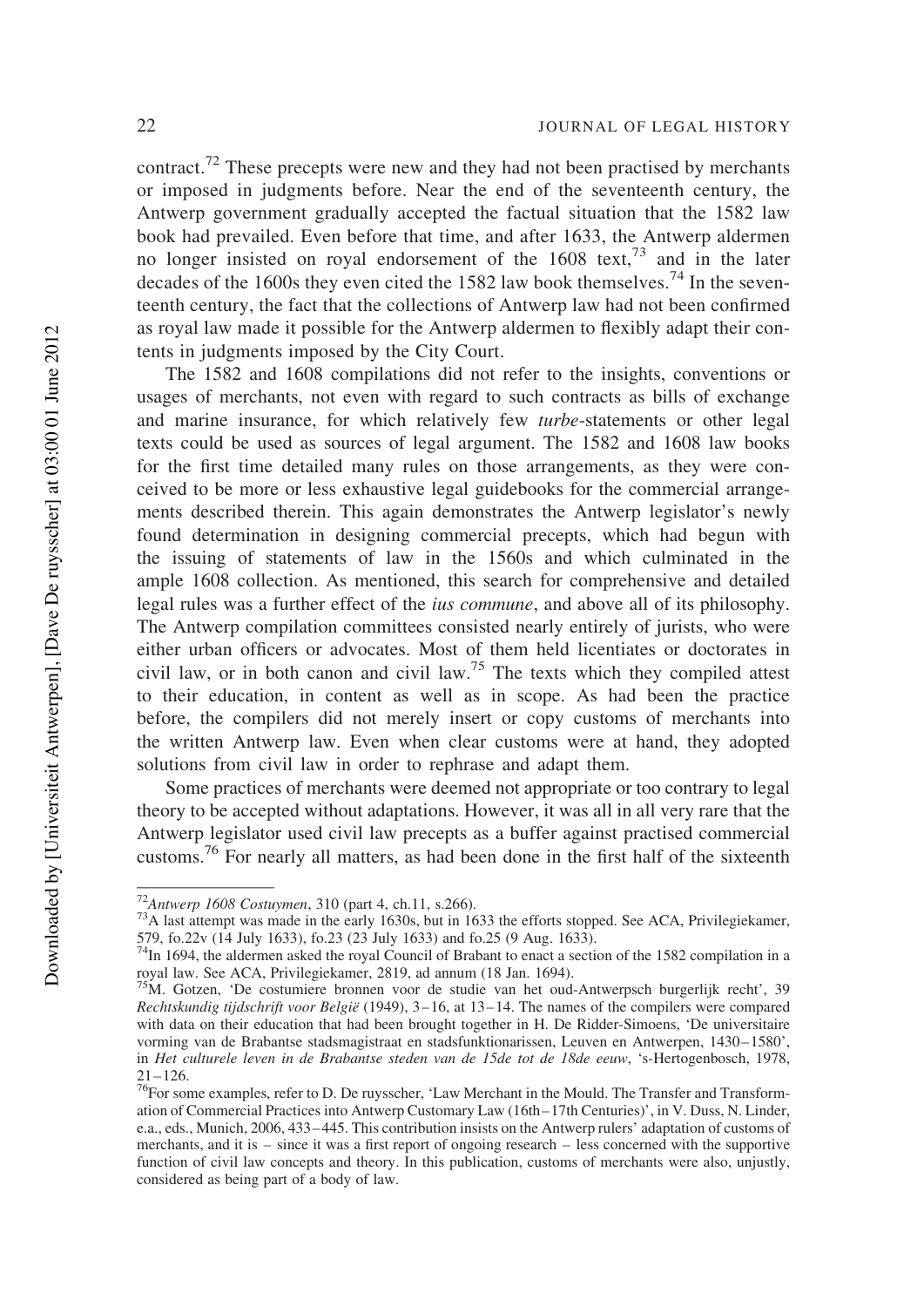century, civil law solutions provided flexibility and security, and they supported customs and usages of merchants. This is evident in the provisions of law regarding partnership that were written into the Antwerp compilations, which leaned heavily on ius commune writings and which provided a framework for partnership agreements. Such precepts were considered to be non-mandatory statutes: they were imposed only in the absence of a provision in the partnership contract.<sup>77</sup> In the Antwerp commercial practice of those days, associations between merchants were predominantly started with written agreements. The contents of the contract could freely deviate from most urban rules on partnership, and a great number of partnership agreements did so.78 Another example, of a more substantive auxiliary use of civil law rules in response to certain commercial situations, relates to restaurant tickets. Participants in an inn gathering, which was commonly organised after the signing of a contract, were presumed to belong to a partnership. Therefore, they were held liable in solidum for the payment of the bill for the meal. This precept was clearly construed as protection for innkeepers.<sup>79</sup>

## IV. UPGRADING MERCANTILE USAGES IN THE SEVENTEENTH **CENTURY**

The Antwerp legislators clearly accepted and legally supported most innovations of commercial practice. Measures of the aldermen opposing merchants' practices were altogether scarce. In many instances, after some time, initial worries were overcome. The aldermen acknowledged commercial techniques that had been forbidden by earlier Antwerp governments. In the second half of the seventeenth century, for example, it was a usage of merchants that an insured could omit details on the presence of consumables in the insured cargo, if the clause 'perishable or not perishable' was inserted into the marine insurance contract. Although this practice went against sections of the 1582 and 1608 compilations of Antwerp law, in the 1650s and 1670s an urban rule allowing it was nonetheless attested. The aldermen registered turbedeclarations building on this usage into the *turbeboeken*.<sup>80</sup> Furthermore, when acting as judges, the aldermen often implicitly accepted practices that had been proscribed earlier by allowing suits on banned contractual terms. In the course of the seventeenth century, for example, the Antwerp City Court heard lawsuits regarding bills of exchange that had been drawn by way of *ricorsa*, which involved a mechanism of drawing and redrawing as a method of payment of such bills, even though older ordinances of the Antwerp aldermen had forbidden that technique.<sup>81</sup>

 $P_{\text{Antwerp}}$  1582 Costuymen, 394–396 (ch.52, s.9).

<sup>77</sup>Antwerp 1582 Costuymen, 392– 396 (ch.52).

 $78A$  typical example regards clauses in partnership contracts providing that the agent of the firm can only engage in contracts to a maximum amount. This was a contractual remedy, clearly derogating from the civil law and from the urban rule that partners were liable in *solidum* for debts incurred for the firm. See e.g. ACA, Processen, B 2057, contract of 5 July 1650.

<sup>80&</sup>lt;br>ACA, Vierschaar, 70, fo.160 (31 May 1652) and 71, fo.28v (29 Dec. 1677 and 5 Jan. 1678).

 ${}^{81}E.g.$  ACA, Processen, B 1200 (1675–77). See for bans of exchange by means of *ricorsa*, ACA, Privilegiekamer, 918, fo.135 (29 Feb. 1600) and fo.141 (21 Dec. 1600).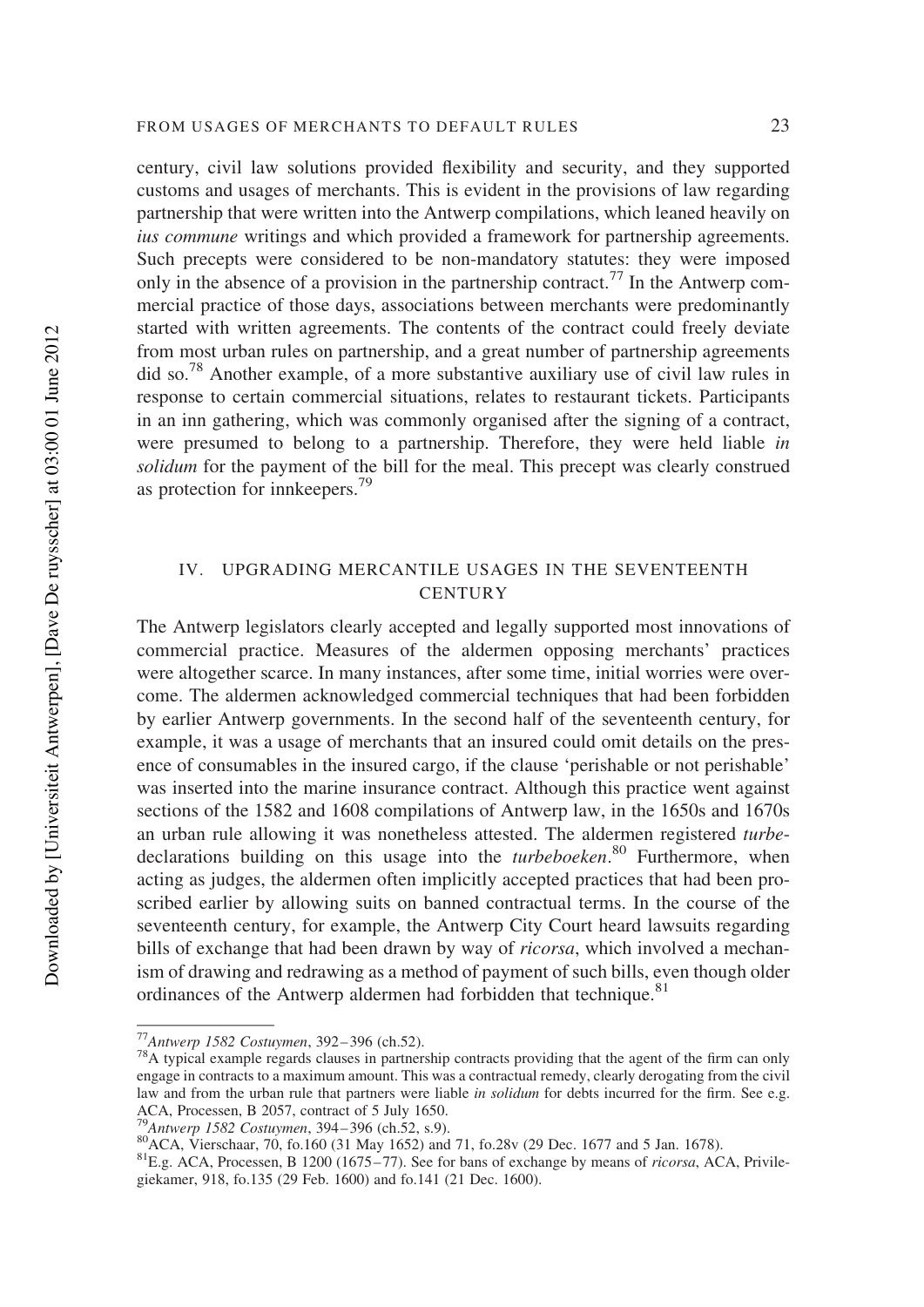Most of the Antwerp precepts in turbe-statements and law books concerning commerce were inspired by or relied on practices of trade, but civil law marked the concrete outcome of the process of lawmaking. It has already been suggested that this was not an imposed policy. Merchants as well wanted detailed and sophisticated urban rules regarding their contracts. Apart from what has been said about the formalistic and intrusive nature of the 1608 collection, virtually no complaints of merchants on the contents of urban default rules can be found. In the sixteenth century, rules in the Antwerp urban law corresponded to a large extent with what was going on in the Antwerp market. This is also clear in the consistency of marine insurance contracts between the 1570 and 1582 Antwerp law collections, for example. Only after 1608 did marine insurance policies derogate from the new and cumbersome provisions in the compilation of that year, but after 1650 the City Court of aldermen adapted its policy in favour of the merchants.<sup>82</sup>

Another indication of a friendly reception of the government-made precepts by merchants is the low numbers of references that were made to mercantile usages or customs of merchants before the Antwerp City Court. From a sample of 639 case files dating from between 1585 and 1715 that were brought in the Antwerp City Court, 120 relate to contracts on commerce. In only nine of these 120 dossiers were commercial usages cited. By contrast, written pleadings in those case files teem with references to urban law and to civil law. Of the 120 files, no fewer than eighty contain citations of civil law writings. These references mostly regarded issues in relation to which the compilations of Antwerp legislation had remained close to the civil law. Citations of urban law or of sections of the compilations of Antwerp law can be found in forty-one files, five of which contain civil law arguments as well.<sup>83</sup> These proportions of citations of legal sources show that after 1585, for legal questions on commerce, advocates found what they needed in the written sources of Antwerp law, and that they were not often obliged to prove customs. Admittedly, there was a certain tendency among advocates to stretch civil and urban law concepts in order to make them explain applications of commercial contracts for which no express written precepts existed. This was due to an understandable reluctance to test the judges' views on novel matters; an opting for well-known legal sources served to make new usages acceptable. However, this technique of legal argument was rather rare. $84$  Customs or usages regarding commercial innovations were not left unmentioned or unproven because they were disguised within arguments of written, learned or urban, law. On the contrary, the official urban rules, which were based on civil law, closely followed commercial practices, and such broad interpretations were unnecessary.

<sup>82</sup>See n.80.

<sup>&</sup>lt;sup>83</sup>The sample was randomly drawn from 16,247 case files, which constitute the collection of preserved dossiers for the mentioned period and which can be found in ACA, Processen, and ACA, Processen Supplement.

 $84\text{ Ån}$  example is the broad interpretation of the concept of *procurator in rem suam* in order to sustain the powers of holders to sell their bills of exchange. See e.g. ACA, Processen, B 1637, antwoord (1 March 1611), article 2. However, this closely followed what in the early 1500s had been stated about the rights of holders of letters obligatory made out to bearer.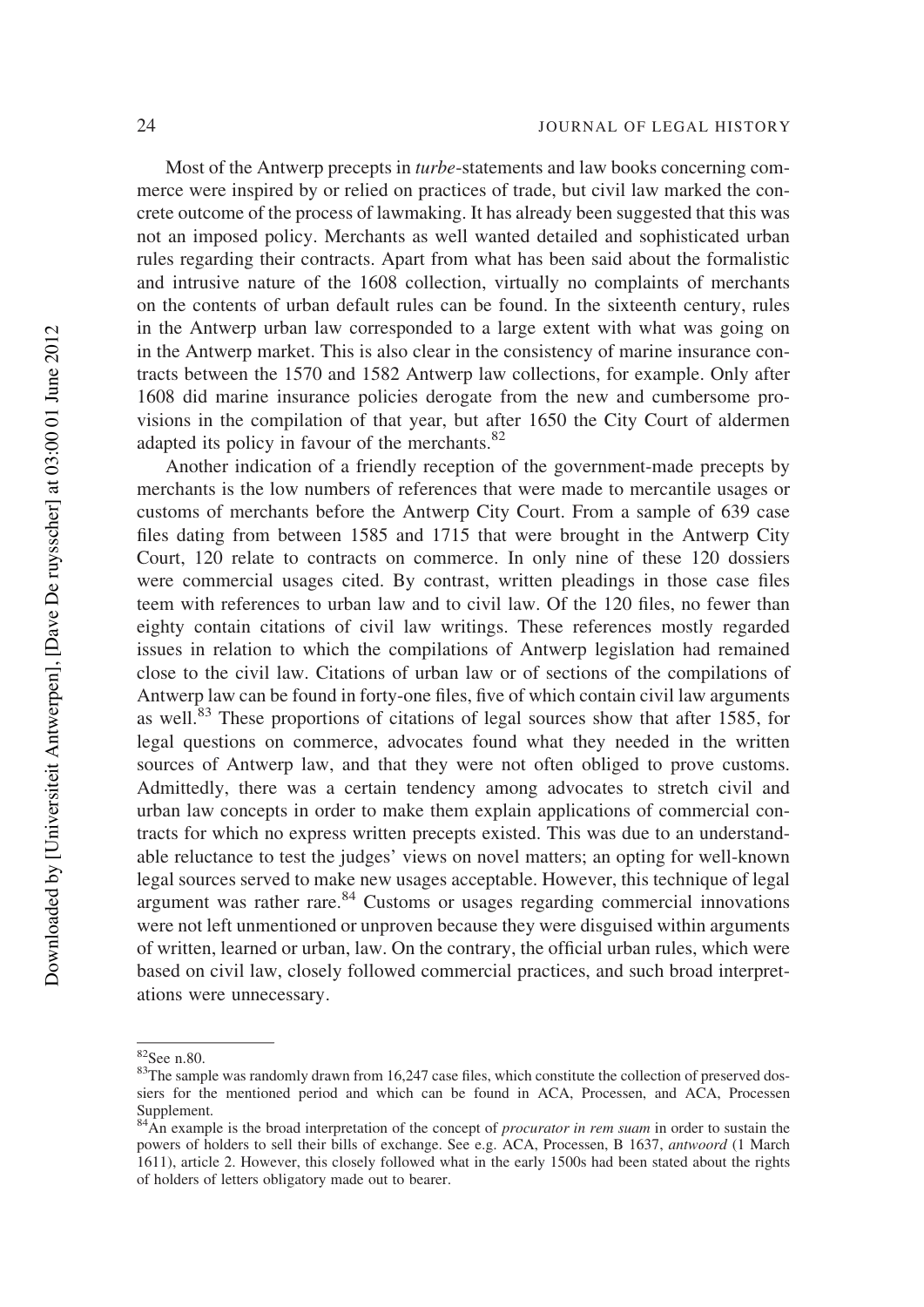In the 1600s, the Antwerp aldermen absorbed other commercial novelties into their law. In the 1610s, the technique of indorsing bills of exchange became generally practised in Antwerp.<sup>85</sup> It encompassed the passing on of a bill of exchange to someone who was not mentioned in the instrument. This went together with the writing of a note on the reverse of the bill, in which the new holder was appointed as legitimate claimant. The latter could acquire the bill in payment of an existing debt, or as a buyer at a discount, taking a chance on the claim in the bill.<sup>86</sup> The 1608 compilation had already supported third parties receiving bills of exchange. It had provided that a bill was not to be revoked if the holder had been given authorisation to keep what he collected on the bill.<sup>87</sup> This precept fostered an interpretation by advocates that transactions of bills of exchange were legally permissible.<sup>88</sup> That was contrary to the early seventeenthcentury civil law, which still promoted the bipartite conception of a bill of exchange as cementing a loan between the remitter and the drawer only. The remitter or lender was deemed to be the only creditor of the bill, and the receiver his agent.<sup>89</sup> Yet the Antwerp rulers soon approved indorsement. A 1630 certificate of the Antwerp aldermen formally recognised the technique as urban law, in academic terminology. Indorsees were to be considered lawful claimants.<sup>90</sup> In 1647 officially registered turbe-statements testified that according to the urban law every transferor of the bill, as well as the drawer, remained liable if the bill was not paid.<sup>91</sup> By 1650, the Antwerp law had thus completely acknowledged the newly developed method of indorsement. This was very early compared with other commercial centres in Western Europe. In the German financial cities of Augsburg, Nuremberg and Frankfurt, indorsement was legally accepted only after 1665. In many Italian city-states, bans against transfers of bills of exchange lasted into the  $1700s$ .<sup>92</sup>

In the seventeenth century, mechanisms for integrating new usages of merchants into the Antwerp law, such as the registration of turbe-declarations and the issuing of certificates of law, which had been used in the 1500s, were thus still intact. However, the 1600s were different in a nearly complete absence of royal support of the Antwerp law, and in a slowing down of commercial innovation. After the license to print of 1609, the royal influence in the Antwerp legal scene faded away. No new orders to submit compilations were issued, and neither were there new royal ordinances on commercial arrangements. The enactment of Antwerp urban law was altogether not

 ${}^{85}R$ . De Roover, L'évolution de la lettre de change XIVe–XVIIIe siècle, Paris, 1953, 99–100. 86Ibid., 119– 142.

 $87$ Antwerp 1608 Costuymen, 28 (part 4, ch.3, s.30) and 34 (part 4, ch.3, s.49).

<sup>&</sup>lt;sup>88</sup>ACA, Processen, B 1637 (1611) and ACA, Processen Supplement, 2002 (1606) and 5667 (1609).

<sup>89</sup>E.g. S. Scaccia, Tractatus de commerciis et cambio ... , Frankfurt am Main, 1648 (1st ed. 1619), 399 (part 2, glossa 7, no.3).

 $^{90}$ ACA, Vierschaar, 70, fo.41 (9 July 1630). 'acceptator alicuius cambii scedulae ... obligatus solvere ... ipsi, qui est et ulterius inventus fuerit, die solutionis habere actionem, et nominatus esse ad recipiendum per nominatione prima aut procurationem, aut per inscriptionem in dorso eiusdem scedulae, illius qui invenitur habere potestatem recipiendi, aut committendi ...'.

<sup>91</sup>ACA, Vierschaar, 70, fo.149v and fo.224 (9 July 1647).

<sup>92</sup>A. Amend-Traut, Wechselverbindlichleiten vor dem Reichskammergericht. Praktiziertes Zivilrecht in der Frühen Neuzeit, Cologne, 2009, 266–274; J. Schneider, 'Messen, Banken und Börsen (15.–18. Jahrhundert)', in Banchi pubblici, banchi privati e monti di pietà nell'Europa preindustriale. Amministrazione, tecniche operative e ruoli economici, vol.2, Genoa, 1991, 133-169, at 150-153.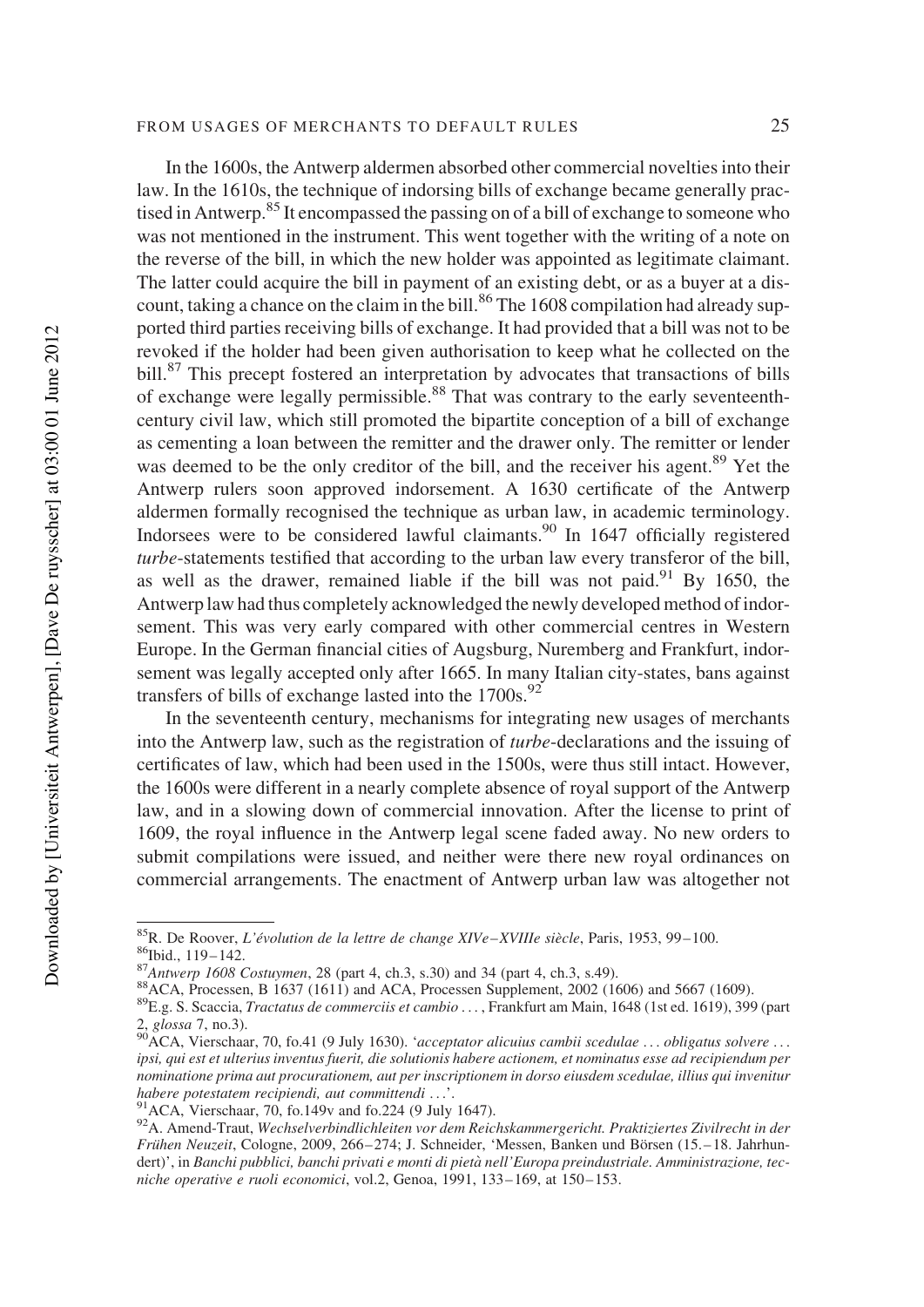very different from previous periods. The City Court remained central in the Antwerp urban legal system. As a result, the aldermen could adapt default rules in view of new developments with which they were confronted in lawsuits. However, and this was another difference with the sixteenth century, it was no longer urgent. There were relatively few commercial innovations that had to be promoted to the level of urban law. Of the twenty-seven certificates of law on commercial arrangements dating from between 1550 and 1715, only seven were issued after  $1608<sup>93</sup>$  After 1660, no more certificates of law on commercial issues were made. Some eightyseven testimonials of turben dating from between 1500 and 1715 that were registered in the turbeboeken deal with questions relating to commercial contracts or proceedings that were commonly used by merchants, such as bankruptcy. Thirty-nine of them (or 45 per cent) date from after 1608. However, when the contents of the latter testimonies are more closely examined, it is evident that very few of these declarations contain rules not having been mentioned before in testimonials, certificates or compilations. Thirty-two of the thirty-nine registered turbe-declarations on commercial themes dating from after 1608 contain statements confirming that sections of the compilations were still applied by the City Court. The percentage of turbe-testimonials of this kind had been much smaller in the period up to 1582, because only after that year had the compilations of Antwerp law contained more or less complete sections on most mercantile matters. Of the forty-four turbe-declarations on commercial arrangements between 1500 and 1582, twenty-six (or 59 per cent) had provided new rules, even though these were all presented as urban law.

Only seven testimonies on commercial arrangements (or 18 per cent of the turbestatements regarding commerce that were registered after 1608) point to rules not figuring in older texts.  $94$  The latter declarations show the same characteristics as older turbe-testimonials on commercial usages. The seven turben mentioned all involved merchant witnesses. It had become normal practice to let traders testify about their innovative usages since the Antwerp aldermen had broadened their legal views with regard to commercial contracts after 1550. The urban rules that were reflecting usages of merchants were described with notions such as 'the mercantile style of the city', 'the style of the Exchange' or as 'customs of the city and the Exchange'. The rules acknowledging the usages were never presented as common principles applying in an area larger than the Antwerp jurisdiction, or as belonging to a distinct source of commercial law. The merchant witnesses underscored the local application of the attested norms.<sup>95</sup>

Before final conclusions can be drawn, a critical assessment must be made of all the documentary evidence analysed above. It must be determined if it can yield

<sup>93</sup>ACA, Vierschaar, 70, fo.40v (24 Oct. 1630), fo.41 (9 July 1630), fo.105v (15 Jan. 1643), fo.106 (14 Feb. 1641), fo.151v (21 March 1648), fo.190v (13 Dec. 1658) and fo.191 (18 Dec. 1658).

<sup>94</sup>ACA, Vierschaar, 70, fo.89 (9 Feb. 1637), fo.142 (1646), fo.149v, fo.224 (9 July 1647) and fo.160 (31 May 1652); ACA, Vierschaar, 71, fo.25 (11 July 1676), fo.14v (21 April 1672) and fo.19v (16 and 18 June 1674).

<sup>&</sup>lt;sup>95</sup>E.g. ACA, Vierschaar, 71, fo.25 (11 July 1676) ' ... volgende de stiel mercantiel binnen dese stadt geobserveert ...' ('... according to the mercantile style observed in this city ...'), 71, fo.14v (21 April 1672) '... dat het is een gemeijne stil mercantil binnen dese stadt Antwerpen van alle oude tyde geplogen ...' ('... that it is a common mercantile style within this city of Antwerp and used of old ...').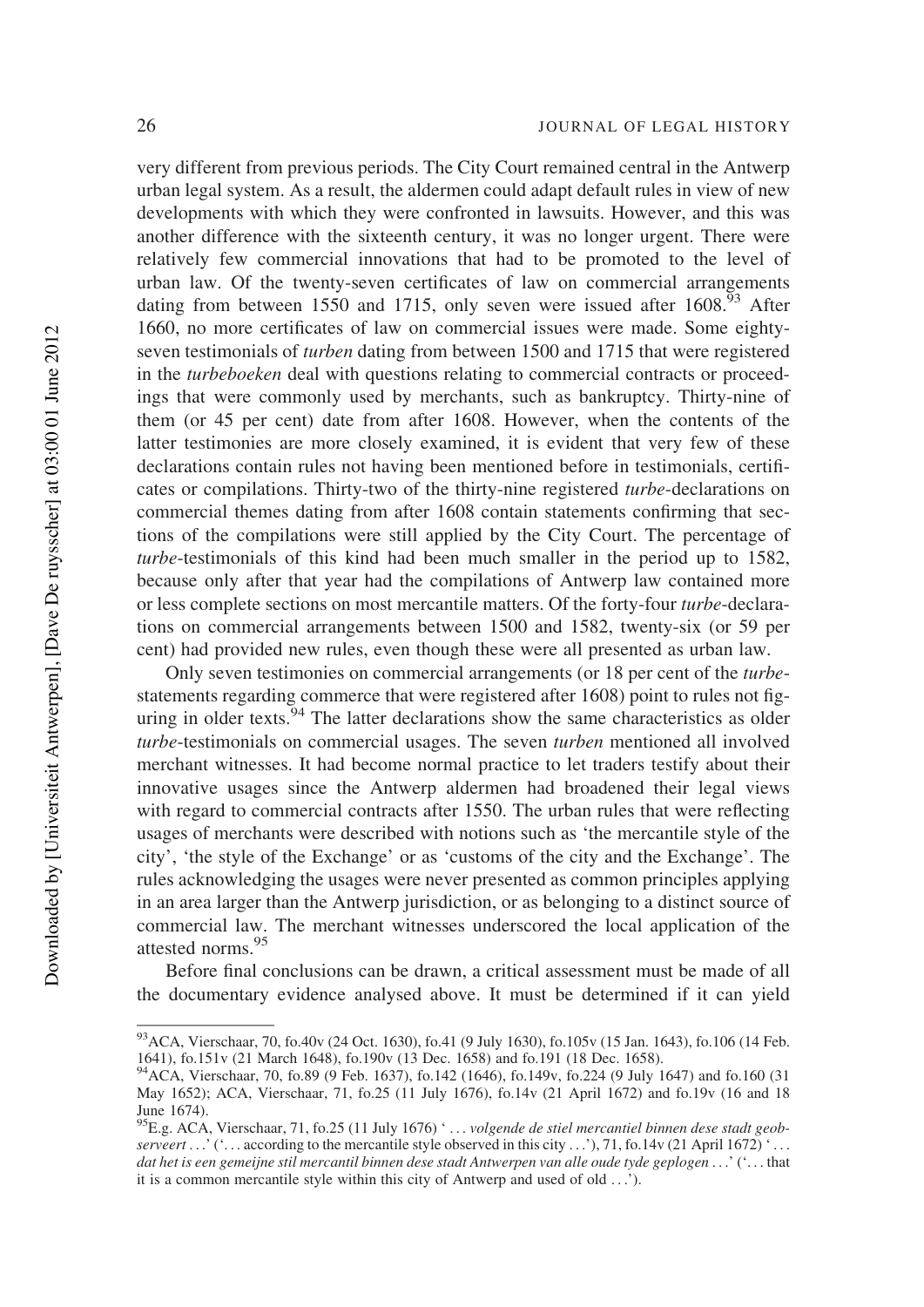insights into the usages and customs of merchants before their implementation in government-made law, as well as where they remained outside the scope of the latter. Since customs and usages were unwritten, it might be argued that the few turbe-statements and other texts dating from the period approximately between 1480 and 1560 and revealing legal rules regarding commercial contracts that were in use in Antwerp, conceal the fact that the Antwerp aldermen mostly applied legally sufficient customs of merchants without referring to them in their judgments or sources of urban law. Also, when rules regarding commercial arrangements such as letters obligatory to bearer were described as 'law of the city', that might reflect an academic bias towards formulating customs of merchants as local law.<sup>96</sup>

Against the latter point it is to be argued that although turbe-inquiries on law were held specifically in order to detail rules that applied or were to be used in the Antwerp City Court and Antwerp legal practitioners were aware of that, nothing prevented merchant-witnesses from emphasising their customs as being of more than local application, or as not pertaining to urban law. They did not do this. A possible filtering by law clerks drafting the declarations of witnesses is not a likely explanation, since the statements of merchants were far from stereotyped and they were often written down in their native language, even in Italian and Spanish.<sup>97</sup> Furthermore, and this goes against the point first mentioned above, the fact remains that virtually no merchants participated in turben up until the 1560s. If customs of merchants were a source of sixteenth-century Antwerp law in their own right, the contrary was to be expected. Virtually no Antwerp aldermen came from merchant families in this period, so if the Antwerp City Court had implicitly applied customs of merchants as common rules, more external advice would have been sought.<sup>98</sup>

Furthermore, there are important arguments against the hypothesis that the Antwerp aldermen and legal practitioners applied customs of merchants in a pure form but without mentioning this. The 'Golden Book' of the 1530s, for example, which served as an internal reference book containing precepts of Antwerp law, reflects by and large the contents of the turbe-statements that had been registered up until that time. There are other clues as well, namely that until about 1550, but also later, not much more existed by way of rules regarding commercial agreements than the urban ones themselves. The commentary on the 1582 Antwerp law compilation by Henry de Moy, who was secretary of the city and the main compiler of that law book, makes virtually no reference to customs or usages of merchants in the parts that describe the chapters concerning commercial agreements, even though they were extensive. It suggests that the chapters of the 1582 compilation and its new rules regarding partnership, marine insurance and bills of exchange had been assembled from older written sources of Antwerp law and from civil law writings, and that they had not been written by or following the advice of

<sup>96</sup>This possibility of 'reduction' was suggested in Wijffels, 'Business Relations', 289–290.

<sup>&</sup>lt;sup>97</sup>See ACA, V, 69, fo.18 (29 May 1571) and fo.51v (10 July 1566).

<sup>&</sup>lt;sup>98</sup>In the period between 1520 and 1555, the Antwerp City Council consisted mostly of members of patrician families, and only a few high-flying businessmen were able to gain access to this institution. See K. Wouters, 'Een open oligarchie? De machtsstructuur in de Antwerpse magistraat tijdens de periode 1520–1555', 82 Revue belge de philologie et d'histoire (2004), 915.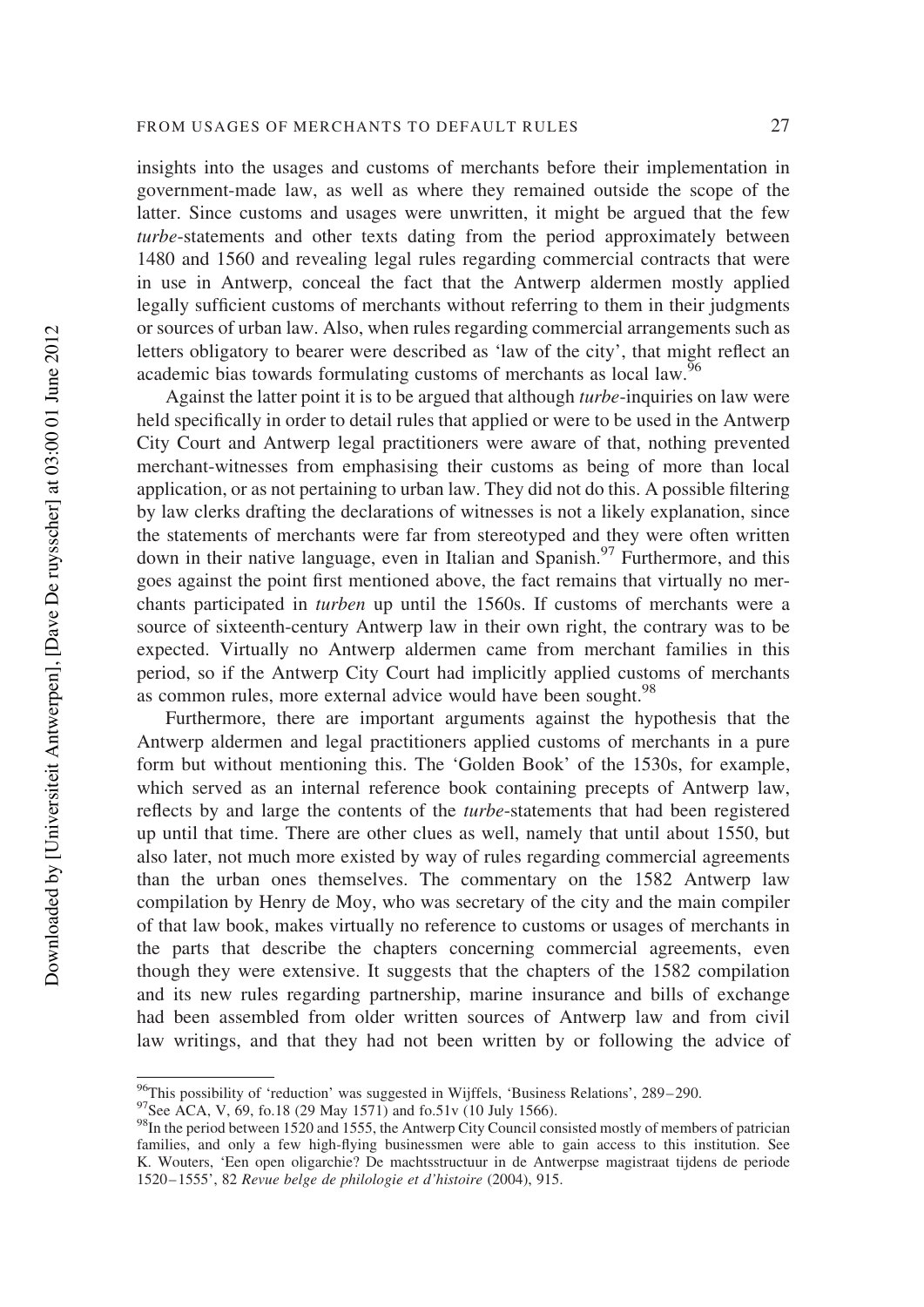merchants.<sup>99</sup> Moreover, the contents of descriptions of norms regarding commercial contracts as predominantly being rules of Antwerp law, which can be found in the registered turbe-declarations, correspond with materials in pleadings of advocates in cases that were brought in the Antwerp City Court.

#### V. CONCLUSION

Considering all this, it is a fair characterisation that commercial practices and usages formed at best a small undercurrent of the early modern Antwerp law, in both the sixteenth and the seventeenth centuries. Indeed, there is no evidence suggesting that they constituted a collection of clear and well-defined rules and principles with a proper rationale, existing independently from the urban law of Antwerp, which is nonetheless what theories about a medieval and early modern lex mercatoria suggest. It is evident that the rules regarding commercial contracts that were mentioned in Antwerp turbe-statements were defined as local and urban, because of the more or less complete support of customs and usages of merchants by urban law, which nonetheless contained rules that had been crafted using adapted and transformed elements from commercial practice.

The latter process ensued from the influence of civil law. In the sixteenth century, the growing numbers of jurists working for the Antwerp government profoundly changed the features of the Antwerp law. The jurists devised legal rules with respect to commercial contracts. The process of creation of norms involved the redefining, elaboration, supplementing and adaptation of existing commercial practices, usages and customs of merchants into workable, balanced and suitable rules. Conventions of trade and even customs of merchants were the raw materials for jurists forging concrete measures. After 1500, the shift in the legal system that occurred with the growing influence of civil law determined the Antwerp law with regard to commercial agreements and related situations. After 1550, the intention of the Antwerp aldermen to craft legal provisions concerning all commercial contracts that were known in the city reflected an implicit programme of drawing on legal doctrine so as to capture the whole commercial reality in juridical terminology, even though it was prompted by royal orders and responded to developments in the Antwerp market. The new selfconfidence of the Antwerp aldermen after 1550 made it possible to consider new usages of merchants as urban law, which was done in certificates of law and by allowing merchants to participate in the creation of urban rules. Cooperation did not serve to copy existing commercial rules into official law, but merely to provide the core elements with which the jurists could work. That this was done only after 1550, and not in the early sixteenth century, ensued from a new policy as to the formulation and enactment of urban law, which itself was caused by political and economic factors. Even though more default rules concerning commercial agreements had become necessary after 1550, because of the integration of the Antwerp market and innovations in contractual practice, the ius commune underlay the compilation of extensive Antwerp precepts regarding commercial agreements. The Antwerp

<sup>99</sup>ACA, Vierschaar, 22, fos.428– 449.